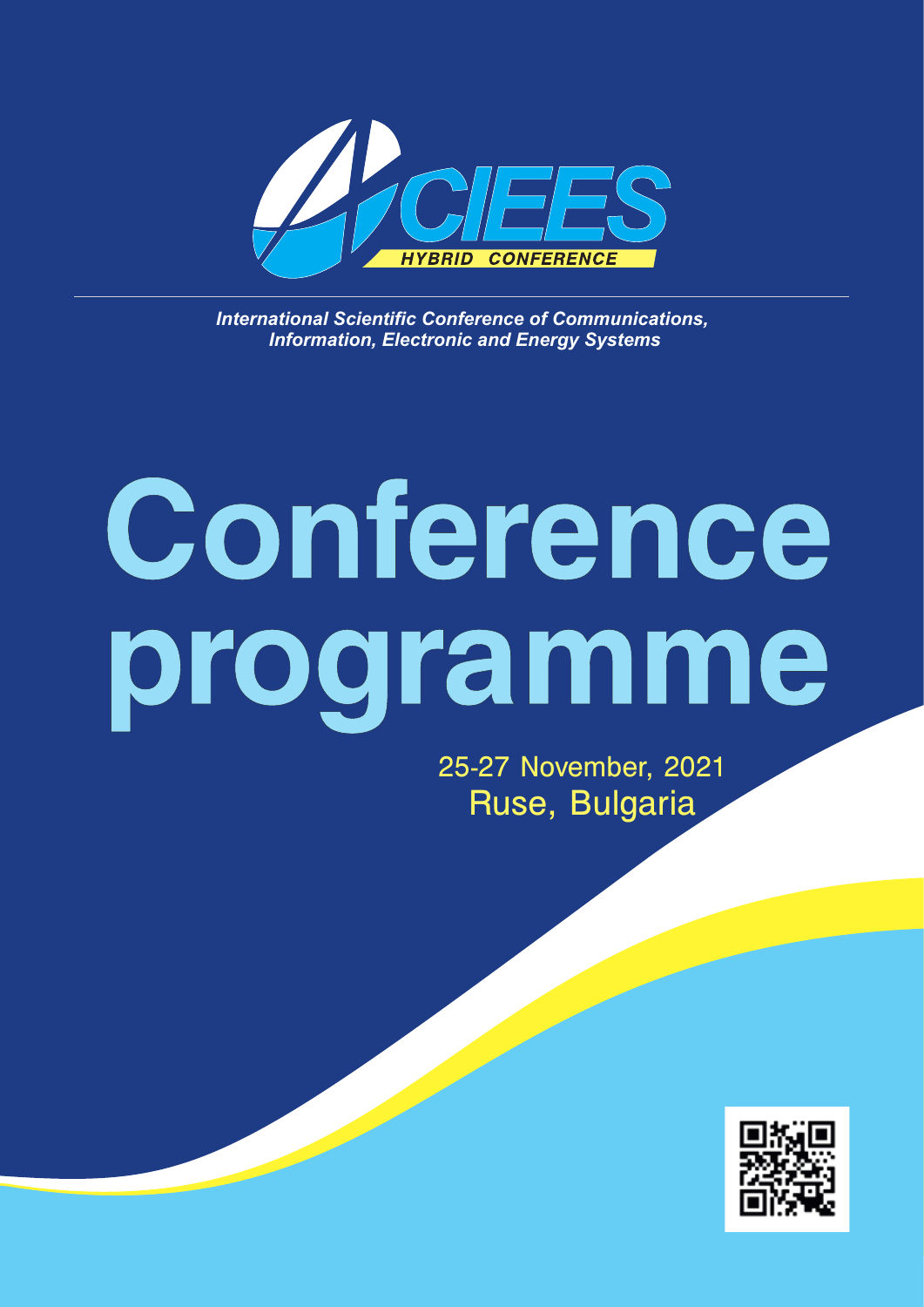

## **CIEES 2021**

#### **International Scientific Conference of Communications, Information, Electronic and Energy Systems**

**November 25-27, 2021, Ruse, Bulgaria**

### **Conference Programme**

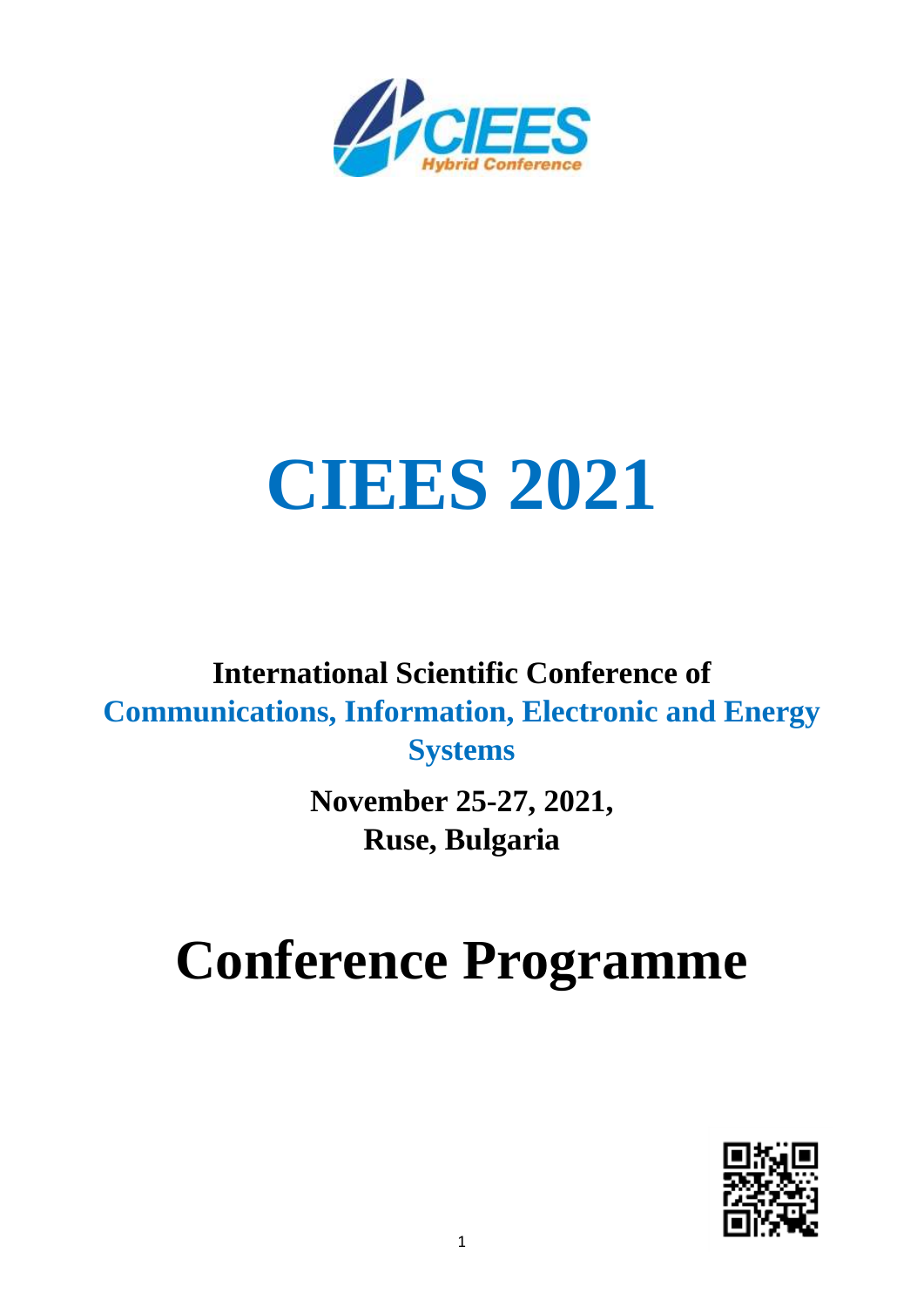### Welcome to CIEES 2021

#### *Dear participants,*

*It is our great pleasure to welcome you to the CIEES 2021, Bulgaria. The CIEES 2021 Conference is the premier international venue focused on understanding the current state and the evolution of the science through the lens of computer science, telecommunications, electronics, signal processing and applications, information technologies, energy systems, and many other disciplines. It is a place where researchers, academics, people in industry, students and the alike to present and discuss progress in research, development, standards, and applications related to the electrical engineering.*

*The technical program of this year's edition of the conference consists of three distinguished keynotes by world renowned experts: Prof. Stefan Ditchev, DSc of Bulgaria, Assist. Prof. Dr. Frank Gräbner of Germany and Prof. Dr. Felipe L. Peñaranda-Foix of Spain, 3 special session and 7 tracks for research papers. The CIEES 2021 conference is in collaboration with IOP Publishing and AIP Publishing.*

*We are thankful to all the people who helped us organizing the conference and that are listed in the next section. In particular, special thanks to Prof. Dr. Renato Filjar of University of Rijeka, and Krapina University of Applied Sciences, Croatia, the Conference Chairs, Program Committee members, and reviewers for their wonderful efforts in making a successful and rigorous technical program. Without them, this event would have never happened. Finally, we thank the members of the International Scientific Committee, for providing insightful guidelines and support in preparing and organizing the conference, the organizing committee for their tireless efforts, and for the highly professional work done on all aspects of the local organization of the CIEES 2021 Conference. We are confident that this conference will be a stimulating and rewarding experience, and we hope that you will also have an enjoyable and memorable time during the conference.*

*Teodor ILIEV General Conference Chair*

*Ivaylo STOYANOV General Conference Chair*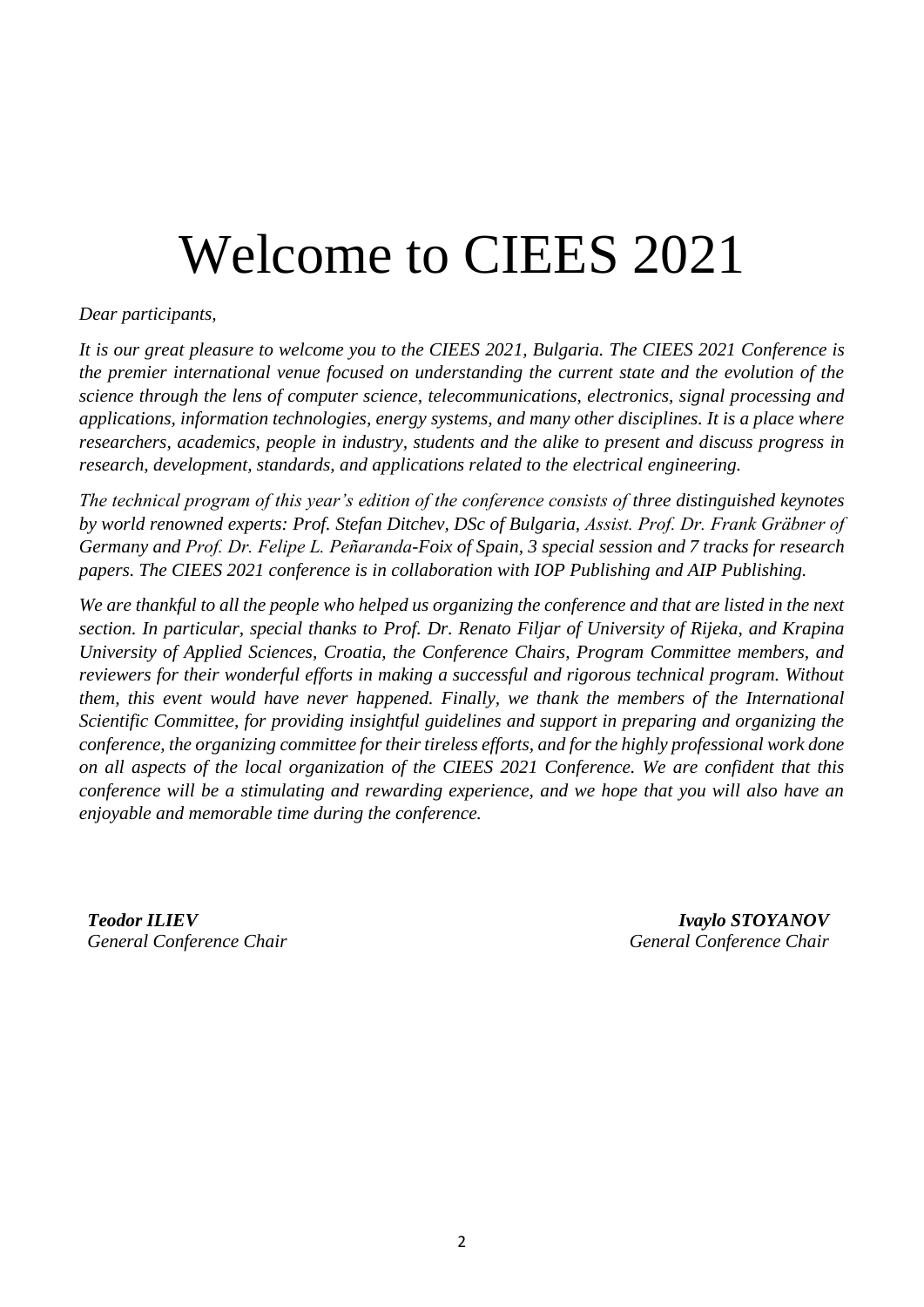#### **General Conference Chairs:**

Teodor ILIEV (Bulgaria) Ivaylo STOYANOV (Bulgaria)

#### **Honorary Chair:**

Hristo BELOEV (Bulgaria)

#### **Organizing Committee:**

Filip TSVETANOV (Bulgaria) Gani BALBAYEV (Kazakhstan) Yordan DOYCHINOV (Bulgaria) Goran DJORDJEVIC (Serbia) Bogdan POPA (Romania) Iliya ILIEV (Bulgaria) Renato FILJAR (Croatia) Dejan MILIC (Serbia) Elena IVANOVA (Bulgaria) Jacob FANTIDIS (Greece) Panagiotis KOGIAS (Greece)

#### **International Scientific Committee:**

**Chair:** Renato FILJAR (Croatia) Felipe PENARANDA-FOIX (Spain) Selahattin KOSUNALP (Turkey) Filip TSVETANOV (Bulgaria) Ivanka GEORGIEVA (Bulgaria) Panagiotis KOGIAS (Greece) Svilen RACHEV (Bulgaria) Bogdan POPA (Romania) Iliya ILIEV (Bulgaria) Frank GRÄBNER (Germany) Dragos-Alexandru ANDRIOAIA (Romania) Ozgur CULFA (USA) Lawal Mohammed BELLO (Nigeria) Gani BALBAYEV (Kazakhstan) Goran DJORDJEVIC (Serbia) Petru-Gabriel PUIU (Romania) Dejan MILIC (Serbia) Veneta ALEKSIEVA (Bulgaria) Darko HULJENIC (Croatia) Eliza TICA (Romania)

Jacob FANTIDIS (Greece) Hristo VALCHANOV (Bulgaria) Angel TERZIEV (Bulgaria) Mehmet Emin BAKIR (UK) Nenad SIKIRICA (Croatia) Alexander GENBACH (Kazakhstan) Oliver JUKIĆ (Croatia) Jonatan LERGA (Croatia) Kristijan LENAC (Croatia) Darkо SPOLJAR (Croatia) Marko HORVAT (Croatia) Peter BRIDA (Slovakia) Sandi LJUBIC (Croatia) Boris EVSTATIEV (Bulgaria) Lorant SZOLGA (Romania) Ogunjo Samuel TOLUWALOPE (Nigeria) Assel MUKASHEVA (Kazakhstan) Teodora HRISTOVA (Bulgaria) Krasimira IVANOVA (Bulgaria)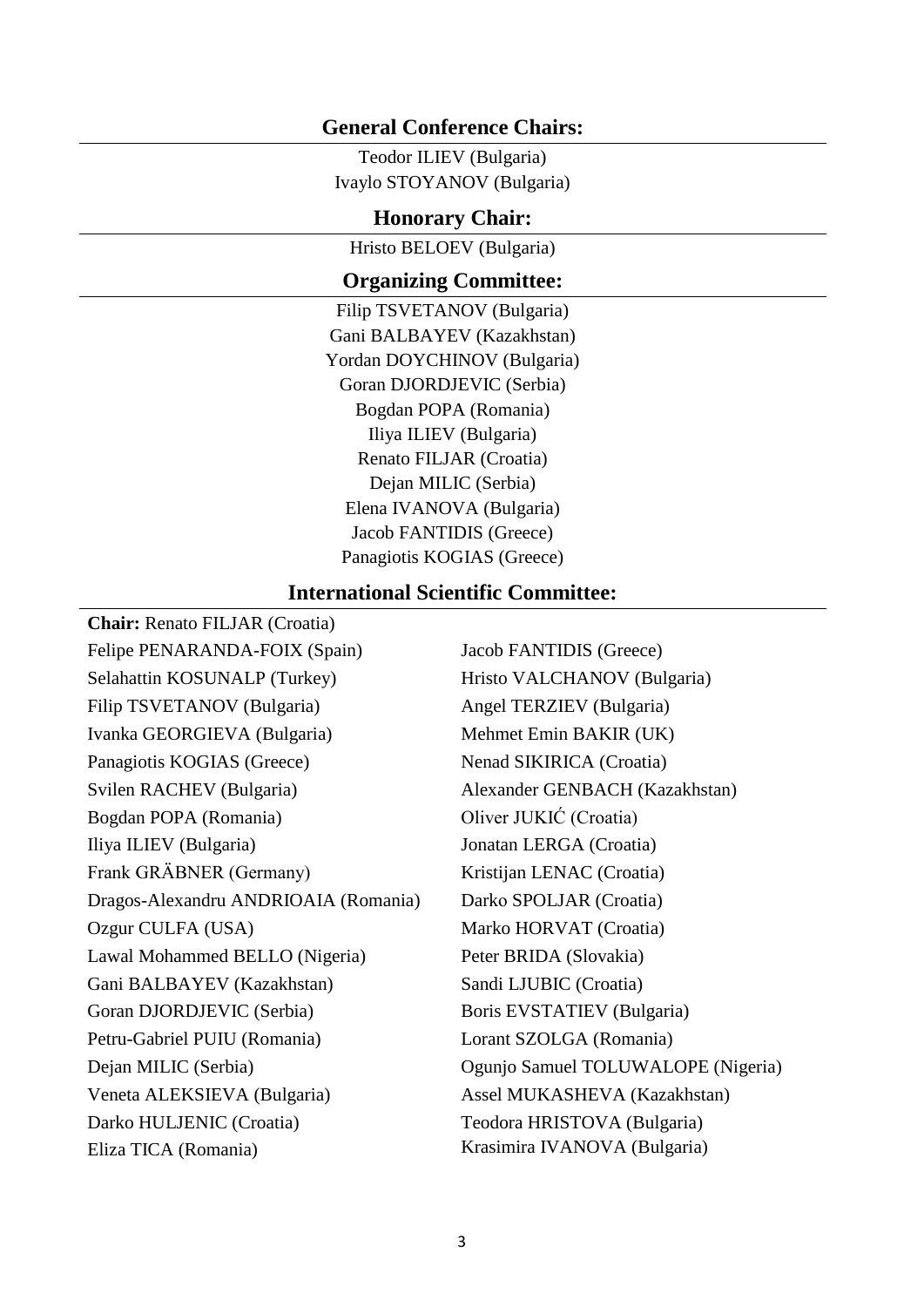#### **Reviewers:**

| Agata MANOLOVA (Bulgaria)                                 | Lorant SZOLGA (Romania)         |
|-----------------------------------------------------------|---------------------------------|
| Aleksandra P.-MITROVIKJ (North Macedonia)                 | Marko HORVAT (Croatia)          |
| Angel TERZIEV (Bulgaria)                                  | Nadezhda EVSTATIEVA (Bulgaria)  |
| Assel MUKASHEVA (Kazakhstan)                              | Nikolay MATANOV (Bulgaria)      |
| Bogdan POPA (Romania)                                     | Ognyan DINOLOV (Bulgaria)       |
|                                                           | Ognyan FETFOV (Bulgaria)        |
| Boris EVSTATIEV (Bulgaria)                                | Oliver JUKIĆ (Croatia)          |
| Boyan KARAPENEV (Bulgaria)                                | Panagiotis KOGIAS (Greece)      |
| Darko SPOLJAR (Croatia)                                   | Pavel VITLIEMOV (Bulgaria)      |
| Dimitar RADEV (Bulgaria)                                  | Petya Veleva (Bulgaria)         |
| Dimitrina KOEVA (Bulgaria)                                | Plamen TSANKOV (Bulgaria)       |
| Elena IVANOVA (Bulgaria)                                  | Plamen PUNOV (Bulgaria)         |
| Eliza Isabela TICĂ (Romania)                              | Radostin DIMITROV (Bulgaria)    |
| Felipe Peñaranda-FOIX (Spain)                             | Renato FILJAR (Croatia)         |
|                                                           | Samuel OGUNJO (Nigeria)         |
| Filip TSVETANOV (Bulgaria)                                | Selahattin KOSUNALP (Turkey)    |
| Gani BALBAYEV (Kazakhstan)                                | Simeon ILIEV (Bulgaria)         |
| Georgi Georgiev (Bulgaria)                                | Stanimir SADINOV (Bulgaria)     |
| Grigor MIHAYLOV (Bulgaria)                                | Strahil SOKOLOV (Bulgaria)      |
| Hristo VALCHANOV (Bulgaria)                               | Svilen RACHEV (Bulgaria)        |
| Iakovos FANTIDIS (Greece)                                 | Teodor ILIEV (Bulgaria)         |
| Ion ION (Romania)                                         | Teodora HRISTOVA (Bulgaria)     |
| Ivan EVSTATIEV (Bulgaria)                                 | Tsvetelina GEORGIEVA (Bulgaria) |
| Ivanka Georgieva-TSVETANOVA (Bulgaria)                    | Tsviatko BIKOV (Bulgaria)       |
| Ivaylo STOYANOV (Bulgaria)                                | Tzvetelin GUEORGUIEV (Bulgaria) |
| Ivelina BALABANOVA (Bulgaria)                             | Urszula BŁASZCZAK (Poland)      |
|                                                           | Vasil Ivanov (Bulgaria)         |
| Jonatan LERGA (Croatia)                                   | Veneta ALEKSIEVA (Bulgaria)     |
| Krasen Angelov (Bulgaria)<br>Krasimira IVANOVA (Bulgaria) | Yordan DOYCHINOV (Bulgaria)     |
|                                                           | Zhivko KOLEV (Bulgaria)         |
| Ireneusz PIELECHA (Poland)                                |                                 |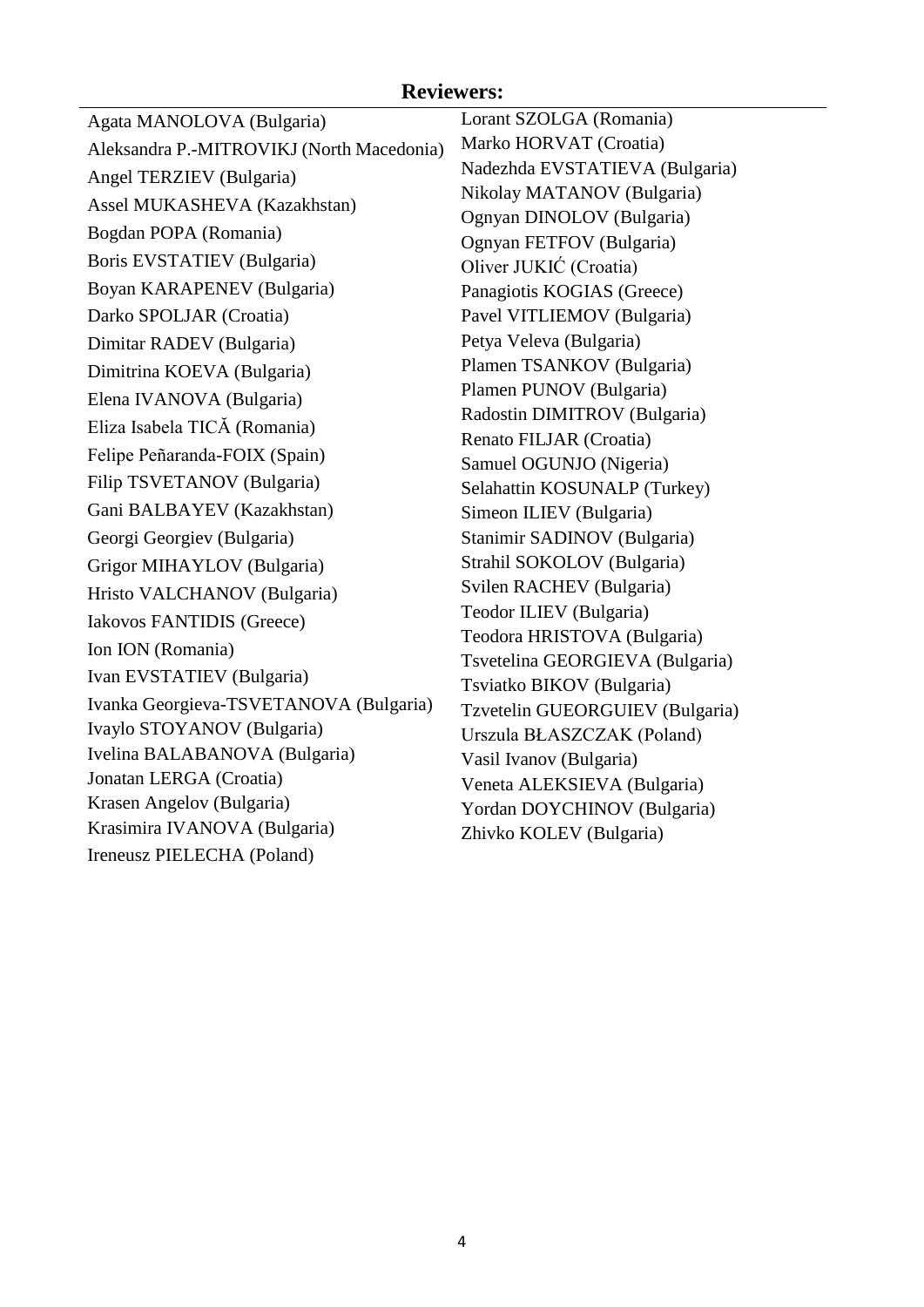#### **CIEES 2021 CONFERENCE – SESSION SCHEDULE**

#### **Thursday, November 25**

| <b>Time</b>     | <b>Session name</b>                           | Virtual room |
|-----------------|-----------------------------------------------|--------------|
| $15:00 - 15:15$ | Opening ceremony                              | VR P         |
| $15:15 - 16:30$ | <b>Plenary Keynote Lectures</b>               | VR P         |
| $17:00 - 18:15$ | Special session 1: Spatial Information Fusion | VR S1        |

#### **Friday, November 26**

| <b>Time</b>     | <b>Session name</b>                                                             | <b>Virtual room</b> |
|-----------------|---------------------------------------------------------------------------------|---------------------|
| $09:00 - 10:30$ | <b>Information Technologies 1</b>                                               | VR_IT               |
| $10:45 - 12:15$ | <b>Information Technologies 2</b>                                               | VR_IT               |
| $12:30 - 14:15$ | <b>Telecommunications</b>                                                       | VR T                |
| $12:30 - 14:00$ | Electronics                                                                     | VR E                |
| $09:00 - 10:30$ | <b>Energy and Renewable Sources 1</b>                                           | VR_ERS              |
| $10:45 - 12:15$ | Energy and Renewable Sources 2                                                  | VR_ERS              |
| $12:30 - 14:15$ | <b>Smart Grid System</b>                                                        | VR_SGS              |
| $14:30 - 16:30$ | Special session 2: Advanced Transport<br><b>Systems and Vehicle Engineering</b> | VR S2               |
| $14:30 - 16:15$ | Special session 3: Digital Transformation<br>within Big Data Environment        | VR_S3               |

#### **IMPORTANT**:

- 1. Please note that at least one author per paper is requested to attend their session.
- 2. All times are presented in [Eastern European Time \(EET\),](https://time.is/) so be careful in the recalculation to your national time zone. (**EET**= CET+1=GMT +2)
- 3. The details for joining the scheduled conference sessions on Zoom platform will be available on the official website.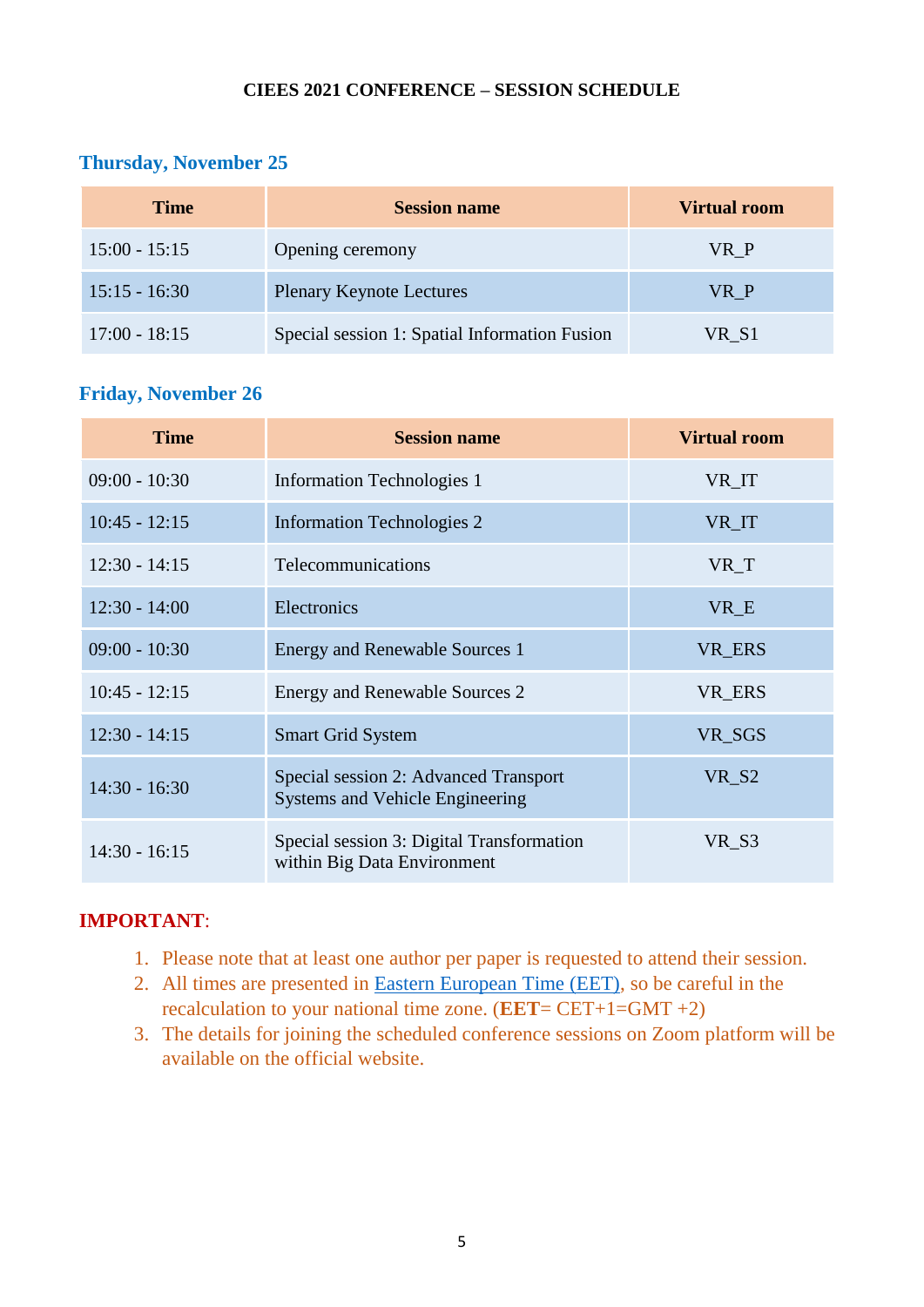#### **Saturday, November 27**

| <b>Time</b>     | <b>Session name</b>                    | <b>Virtual room</b> |
|-----------------|----------------------------------------|---------------------|
| $08:00 - 9:00$  | Thermodynamic, Sensors and Measurement | VR_TSM              |
| $09:15 - 10:30$ | <b>Smart Farming</b>                   | VR_SF               |
| $09:15 - 10:30$ | <b>Industrial Design</b>               | $VR$ <sub>ID</sub>  |
| $10:45 - 11:45$ | <b>Project Dissemination</b>           | VR_D                |
| $12:00 - 12:15$ | End of Conference                      | VR P                |

#### **IMPORTANT**:

- 4. Please note that at least one author per paper is requested to attend their session.
- 5. All times are presented in [Eastern European Time \(EET\),](https://time.is/) so be careful in the recalculation to your national time zone. (**EET**= CET+1=GMT +2)
- 6. The details for joining the scheduled conference sessions on Zoom platform will be available on the official website.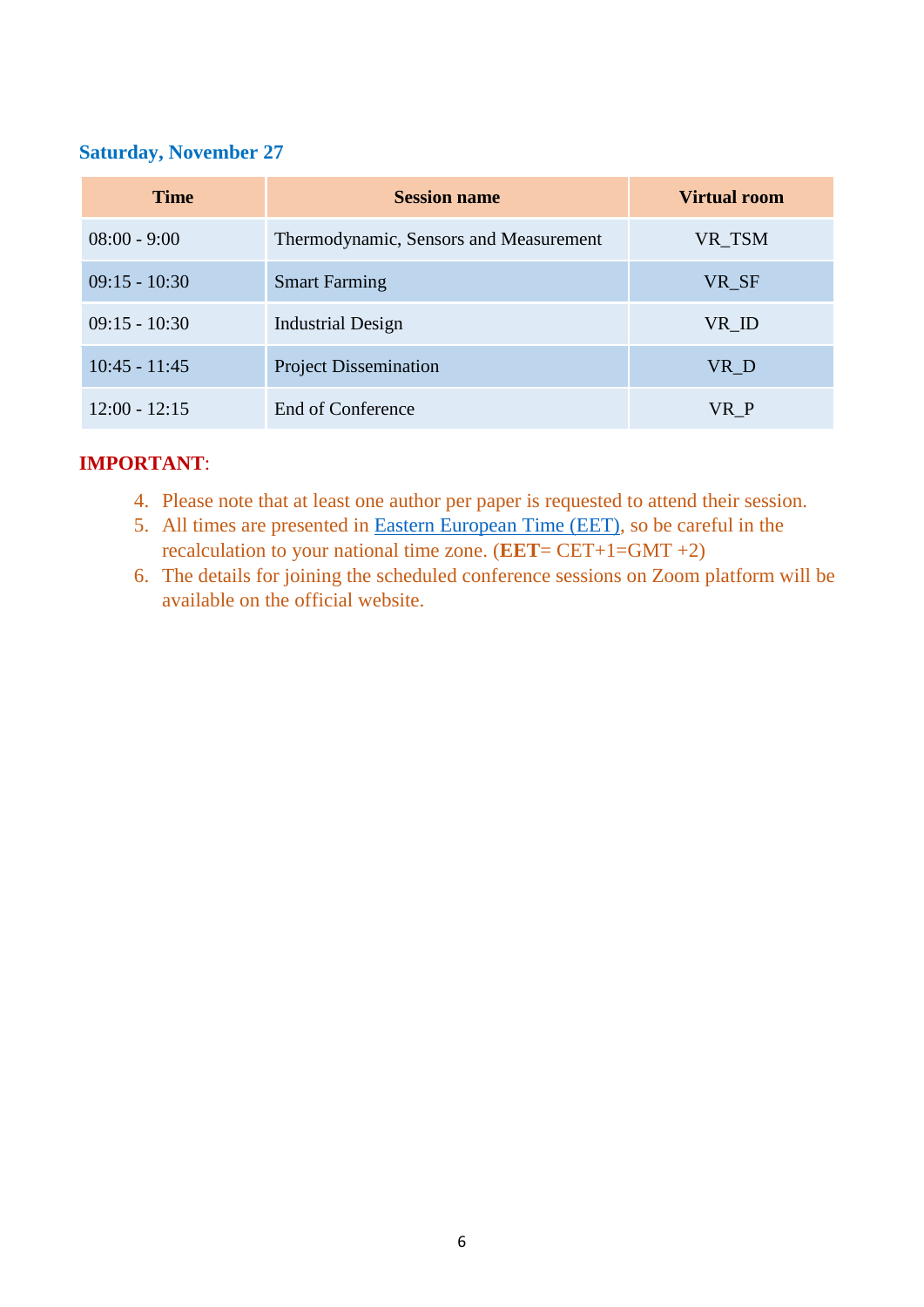#### **PLENARY KEYNOTE LECTURES**

#### **Thursday, November 25, 2021**

| Session: Plenary |                         | Time: 1       | $15:15 - 16:30$ |
|------------------|-------------------------|---------------|-----------------|
| <b>Chair:</b>    | Elena IVANOVA, Bulgaria | Virtual room: | VR P            |

#### **Presentation: The Heat Pump Systems – an Option for Energy Efficiency and Innovation of Technologies**



#### **PROF. STEFAN DITCHEV, DSc.**

(University of Food Technology (UFT), Plovdiv and a manager of SPD Cert Ltd Bulgaria)

**Short biography**: Professor Ditchev holds MSc (1963), PhD (1973) and DSc (1984) respectively, from Technical University, Sofia, Higher Institute of Food and Flavour Industries, Plovdiv and Technical University, Sofia. His research interests include

refrigeration technique and technology, food engineering equipment, safety and quality management and assurance (GHP, GMP, GLP, HACCP, ISO 9000, FSMS, TQM) and energy effectiveness.

Professor Ditchev is a member of the General Assembly of European Federation of Food Science and Technology (EFFST), Wageningen, NL, International Institute of Refrigeration (IIR), Paris, International Academy of Refrigeration, St. Peterburg, Russia, World Technological University (UNESCO-Moscow), The Ukrainian Academy of Technological Cybernetics, New York Academy of Sciences and Association of the Energy Engineers, USA.

He was awarded with: A Golden Badge and Honoured Inventor in Bulgaria, Registered in the Golden Book of the discoverers and inventors in Bulgaria, Engineer of the year in Bulgaria, 1991, A Golden medal and diploma for inventions of the INPEX, Pittsburg, PA, USA and Doctor Honoris Causa of UFT, Plovdiv, Bulgaria, 2009.

#### **Presentation: New EMC Effects with Multi-Layered Type of EM Shield**



#### **Assist. Prof. DR. Frank GRÄBNER**

(Head of EMC Research at IMG Electronic & Power Systems GmbH, Nordhausen, Germany)

**Short biography**: Frank Gräbner is a Head of EMC Research at IMG Electronic & Power Systems GmbH, Nordhausen, Germany

He holds Dipl.-Ing. of Theoretical Electrotechnic (1992) and Dr.-Ing. (2006) degree from Faculty of Electrical Engineering and Information Technology, Technical University of Ilmenau, Germany.

His research interests include EMC materials for absorption and shielding, bulk and nano EMC materials like films, ferrites, metal plates in the frequency range to 20 GHz, on rubber material to 100 GHz, EMC design of devices.

Dr. Gräbner works at a KBA associated IMG Laboratory in Nordhausen with EMC measurements for Car electrical/ electronical devices.

He was awarded with innovation company award of the country Bremen for new materials at 2008.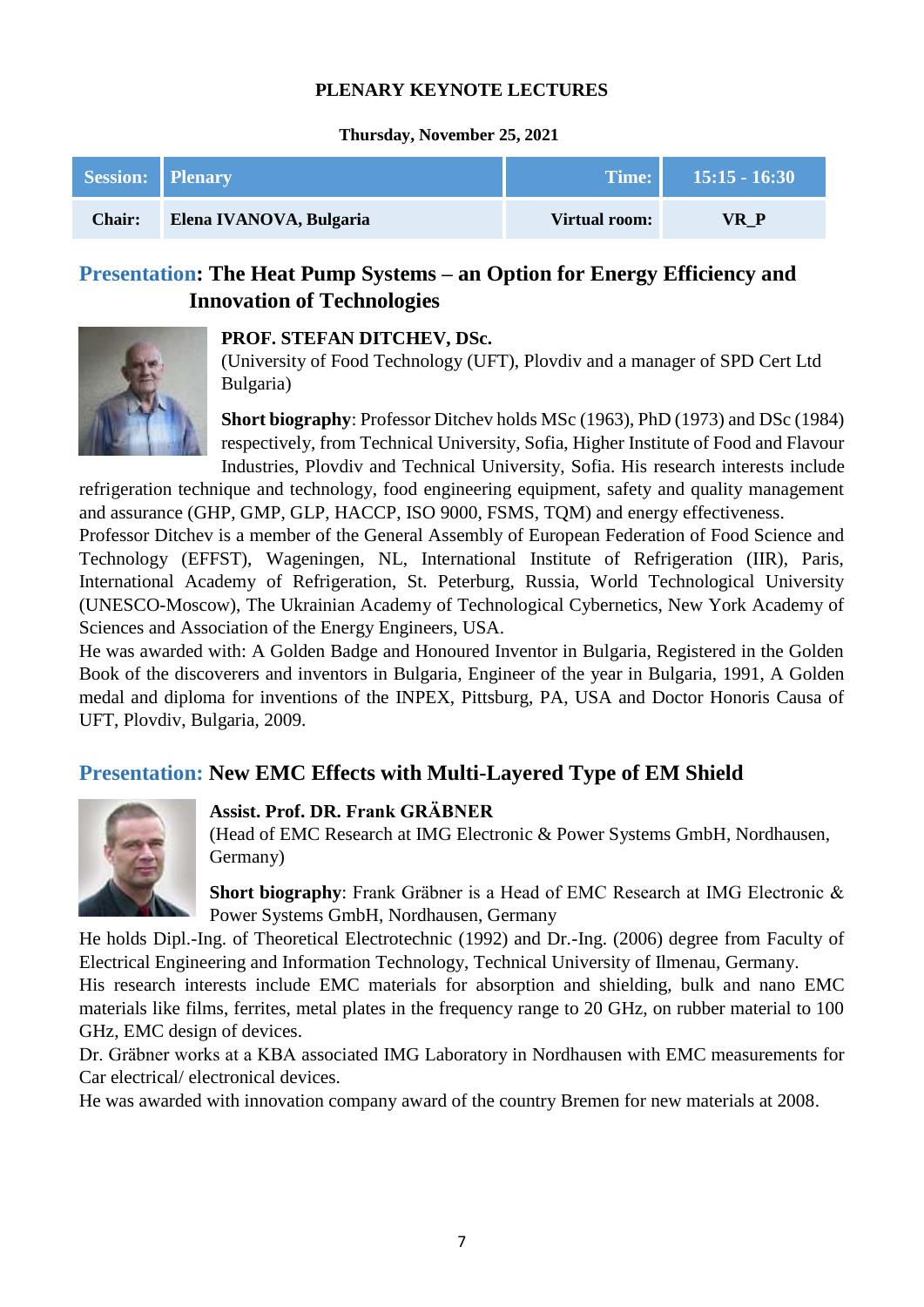#### **Presentation: Material Electromagnetic Characterization**



**PROF. DR. FELIPE L. PEÑARANDA-FOIX**

(Universidad Politécnica de Valencia (UPV), Valencia, Spain)

**Short biography**: Felipe L. Peñaranda-Foix was born in Benicarló, Spain, in 1967. He received the M.S. degree in electrical engineering from the Universidad Politécnica de Madrid (UPM), Madrid, Spain, in 1992, and the Ph.D. degree in electrical engineering from the Universidad Politécnica de Valencia (UPV), Valencia, Spain, in 2001.

In 1992, he joined the Departamento de Comunicaciones, UPV, where he is currently

a Full Professor. Prof. Peñaranda-Foix is also a Researcher in the "Instituto de Tecnologías de la Información y las Comunicaciones" (ITACA) at UPV, co-leading the Division of Microwaves (DiMas group).

He has coauthored more than 100 articles in referred journals and conference proceedings and more than 50 engineering reports for companies.

His research interests include electromagnetic scattering, microwave circuits and cavities, sensors, and microwave heating applications.

Prof. Peñaranda-Foix is a member of the Association of Microwave Power in Europe for Research and Education (AMPERE), senior member of the IEEE and he is a reviewer of several international journals.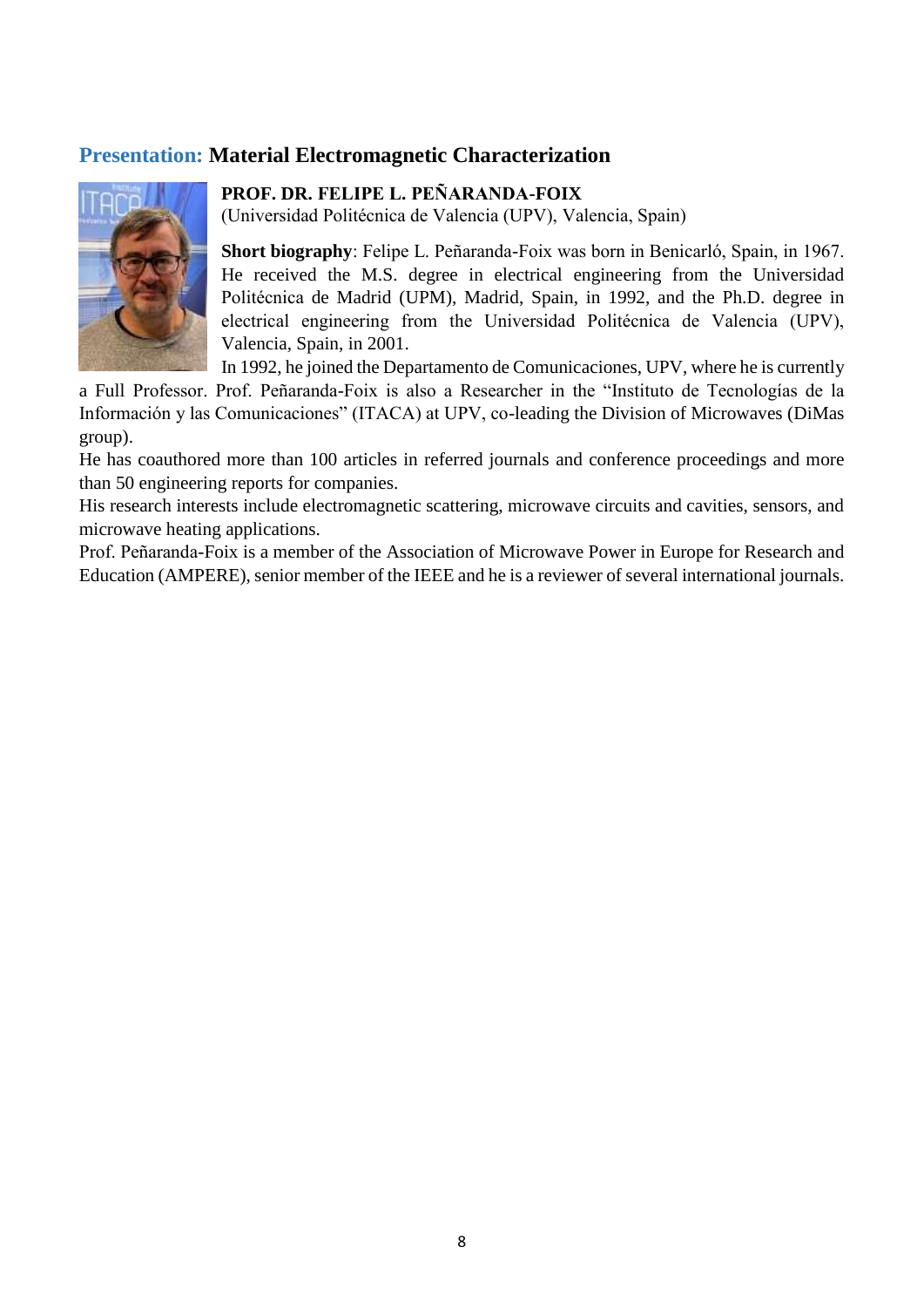#### **CIEES 2021 Conference – Session List**

#### **Thursday, November 25, 2021**

| <b>Session:</b> | <b>Special session 1: Spatial Information</b><br><b>Fusion</b>                                                                                                                                                                                                                                                     | <b>Time:</b>         | $17:00 - 18:15$ |
|-----------------|--------------------------------------------------------------------------------------------------------------------------------------------------------------------------------------------------------------------------------------------------------------------------------------------------------------------|----------------------|-----------------|
| Chair:          | Renato FILJAR, Croatia                                                                                                                                                                                                                                                                                             | <b>Virtual room:</b> | VR_S1           |
| N <sub>2</sub>  | <b>Paper</b>                                                                                                                                                                                                                                                                                                       | <b>Speaker</b>       | <b>Country</b>  |
| ID134           | Analysis of the Efficiency of the Ziegler-<br><b>Nichols Optimization Method for Closed</b><br><b>Circuit in the Management of a Robotic</b><br><b>System at Different Trajectories</b><br>A Anchev <sup>1</sup> , T Georgieva <sup>1</sup> , A Ivanov <sup>1</sup><br><sup>1</sup> University of Ruse, Bulgaria   | Anton<br>Anchev      | <b>Bulgaria</b> |
| ID14            | <b>Dynamic Stabilization-based Trajectory</b><br><b>Planning For Drones</b><br>A Ajami <sup>1</sup> , J Sawma <sup>1</sup> , J El Maalouf <sup>1</sup><br><sup>1</sup> Université Saint Joseph de Beyrouth,<br>Lebanon                                                                                             | Alain<br>Ajami       | Lebanon         |
| ID126           | <b>Multi-sensor Configurations in Data</b><br><b>Fusion Systems</b><br>P Nikovski <sup>1</sup><br><sup>1</sup> University of food technologies – Plovdiv,<br><b>Bulgaria</b>                                                                                                                                       | Plamen<br>Nikovski   | Bulgaria        |
| ID130           | <b>Quantitative measures for classification</b><br>of human upper body posture in video<br>signal to improve online learning<br>M Horvat <sup>1</sup> , D Doljanin <sup>1</sup> , T Jagušt <sup>1</sup><br><sup>1</sup> University of Zagreb, Croatia                                                              | Dora<br>Doljanin     | Croatia         |
| ID103           | Mobility patterns as contributors to<br>Covid-19 spread in Croatia<br>H Kalaminec <sup>1</sup> , I Popović <sup>1</sup> , R Spudić <sup>1</sup> , R<br>Filjar <sup>2</sup><br><sup>1</sup> Krapina University of Applied Sciences,<br>Croatia<br>${}^{2}$ Faculty of Engineering, University of<br>Rijeka, Croatia | Renato<br>Filjar     | Croatia         |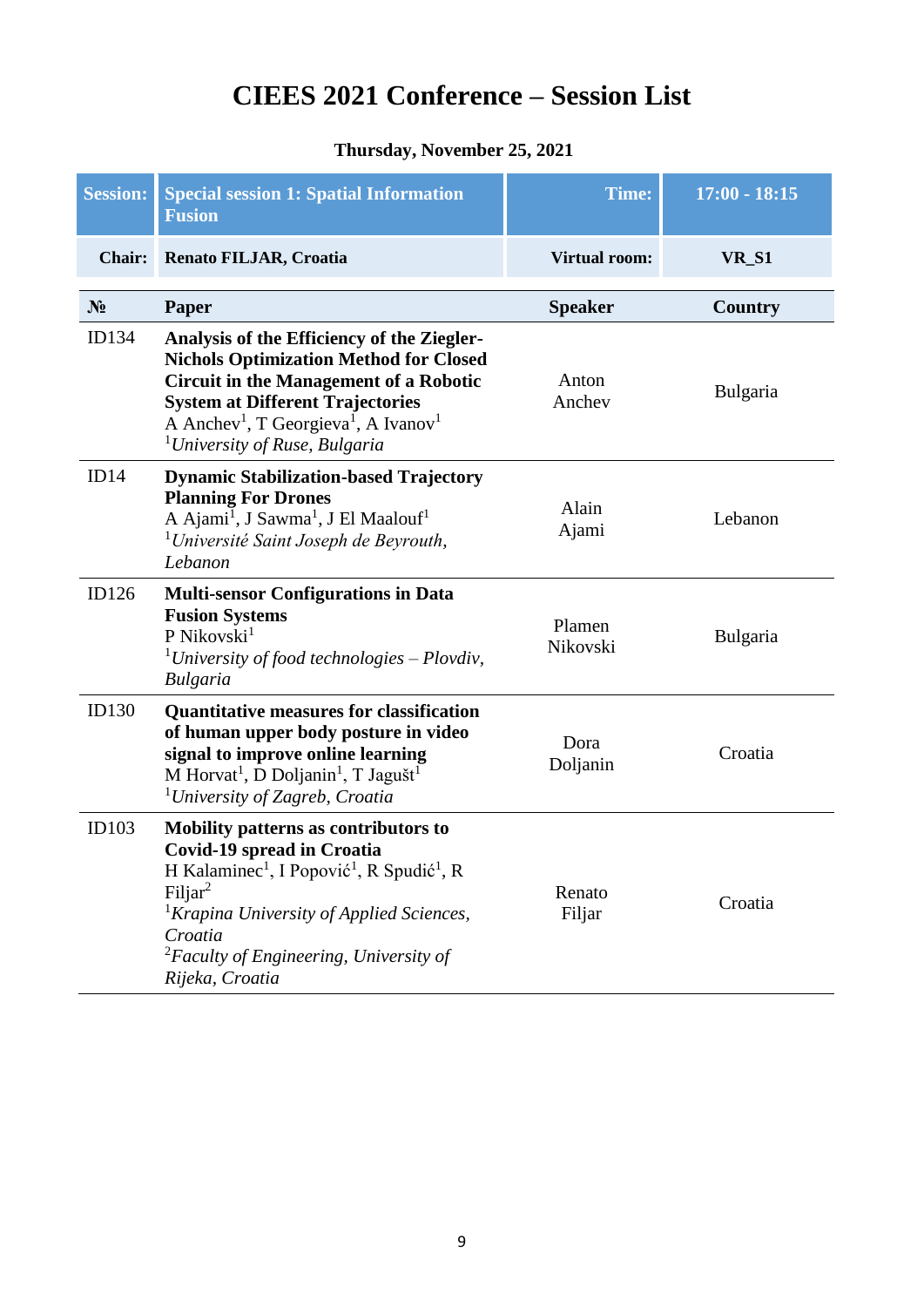| <b>Session:</b> | <b>Information Technologies 1</b>                                                                                                                                                                                                                                                                              | Time:                   | $09:00 - 10:30$ |
|-----------------|----------------------------------------------------------------------------------------------------------------------------------------------------------------------------------------------------------------------------------------------------------------------------------------------------------------|-------------------------|-----------------|
| <b>Chair:</b>   | Veneta ALEKSIEVA, Bulgaria                                                                                                                                                                                                                                                                                     | <b>Virtual room:</b>    | $VR_1$          |
| $N_2$           | Paper                                                                                                                                                                                                                                                                                                          | <b>Speaker</b>          | Country         |
| ID <sub>4</sub> | Cloud computing security requirements:<br><b>A Review</b><br>G Tsochev <sup>1</sup> , R Trifonov <sup>1</sup><br><sup>1</sup> Technical University of Sofia, Bulgaria                                                                                                                                          | Georgi<br>Tsochev       | Bulgaria        |
| ID48            | <b>Voice Analysis for Personal Identification</b><br><b>Using FFT, Machine Learning and AI</b><br><b>Techniques</b><br>I Balabanova <sup>1</sup> , G Georgiev <sup>1</sup> , B Karapenev <sup>1</sup> ,<br>V Rankovska <sup>1</sup><br><sup>1</sup> Technical University of Gabrovo, Bulgaria                  | Georgi<br>Georgiev      | Bulgaria        |
| ID98            | <b>Application of Images Segmentation and</b><br><b>Median Filter for White Brined Cheese</b><br><b>Structure Evaluation</b><br>A Bosakova-Ardenska <sup>1</sup> , M Kutryanska <sup>1</sup> , P<br>Boyanova <sup>1</sup> , P Panayotov <sup>1</sup><br><sup>1</sup> University of Food Technologies, Bulgaria | Magdalina<br>Kutryanska | Bulgaria        |
| ID49            | <b>Synthesis of Classification and Predictive</b><br><b>FFNN Models on the Basis of</b><br><b>Tenzoresistive Transducer Data</b><br>I Balabanova <sup>1</sup> , S Sadinov <sup>1</sup> , D Daskalaki <sup>1</sup> , G<br>Georgiev <sup>1</sup><br><sup>1</sup> Technical University of Gabrovo, Bulgaria       | Georgi<br>Georgiev      | Bulgaria        |
| ID <sub>6</sub> | <b>Smart Contracts based on Hyperledger</b><br><b>Fabric Blockchain for the Purpose of</b><br><b>Health and Life Insurance Services</b><br>V Aleksieva <sup>1</sup> , H Valchanov <sup>1</sup><br><sup>1</sup> Technical University of Varna, Bulgaria                                                         | Veneta<br>Aleksieva     | Bulgaria        |
| ID67            | <b>Cloud Based System for Reservation of</b><br><b>Medical Appointments</b><br>V Aleksieva <sup>1*</sup> , H Valchanov <sup>1</sup> , M<br>Vangelova <sup>1</sup><br><sup>1</sup> Technical University of Varna, Bulgaria                                                                                      | Veneta<br>Aleksieva     | Bulgaria        |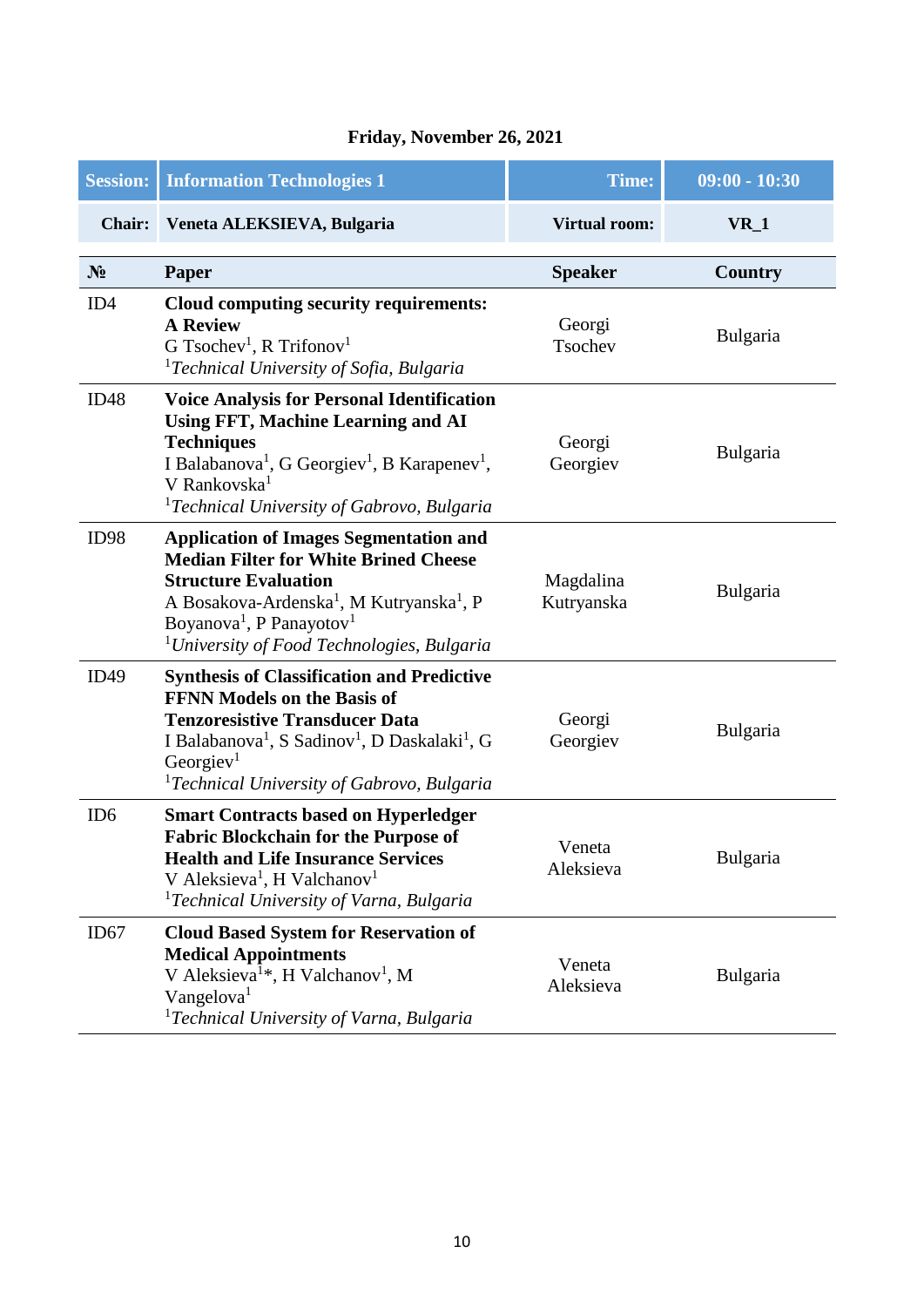| <b>Session:</b> | <b>Information Technologies 2</b>                                                                                                                                                                                                                                                                                 | Time:                 | $10:45 - 12:15$ |
|-----------------|-------------------------------------------------------------------------------------------------------------------------------------------------------------------------------------------------------------------------------------------------------------------------------------------------------------------|-----------------------|-----------------|
| <b>Chair:</b>   | <b>Filip TSVETANOV, Bulgaria</b>                                                                                                                                                                                                                                                                                  | <b>Virtual room:</b>  | VR_IT           |
| N <sub>2</sub>  | Paper                                                                                                                                                                                                                                                                                                             | <b>Speaker</b>        | Country         |
| ID10            | <b>Comparative analysis of ZigBee,</b><br>6LoWPAN and BLE technologies for the<br><b>Internet of Things</b><br>A Haka <sup>1</sup> , D Dinev <sup>1</sup> , V Aleksieva <sup>1</sup> , H<br>Valchanov <sup>1</sup><br><sup>1</sup> Technical University of Varna, Bulgaria                                        | Aydan<br>Haka         | Bulgaria        |
| <b>ID104</b>    | <b>Virtual Instrument for Measuring the</b><br><b>Operational Characteristics of Hydrogen-</b><br><b>Powered Hybrid Vehicles</b><br>S Penchev <sup>1</sup> , P Daskalov <sup>1</sup> , T Georgieva <sup>1</sup> , V<br>Pencheva <sup>1</sup> , A Asenov <sup>1</sup><br><sup>1</sup> University of Ruse, Bulgaria | Stanislav<br>Penchev  | Bulgaria        |
| ID114           | <b>NLA-Layer: A New Data Structure for</b><br><b>Storing of Dynamic (Streaming) Data</b><br>$K$ Ivanova <sup>1</sup><br><sup>1</sup> University of Telecommunications and<br>Post, Bulgaria                                                                                                                       | Krassimira<br>Ivanova | Bulgaria        |
| ID94            | <b>Comparative Evaluation of Traffic Load</b><br><b>Balancing and QoS in SDN Networks</b><br>D Todorov <sup>1</sup> , H Valchanov <sup>1</sup> , V Aleksieva <sup>1</sup><br><sup>1</sup> Technical University of Varna, Bulgaria                                                                                 | Dimitar<br>Todorov    | Bulgaria        |
| ID41            | <b>Connectivity in Sensor Networks</b><br>$F$ Tsvetanov <sup>1</sup><br><sup>1</sup> South-West University, Bulgaria                                                                                                                                                                                              | Filip<br>Tsvetanov    | Bulgaria        |
| ID46            | <b>Sensor Network Hardware Security</b><br>$F$ Tsvetanov <sup>1</sup><br><sup>1</sup> South-West University, Bulgaria                                                                                                                                                                                             | Filip<br>Tsvetanov    | Bulgaria        |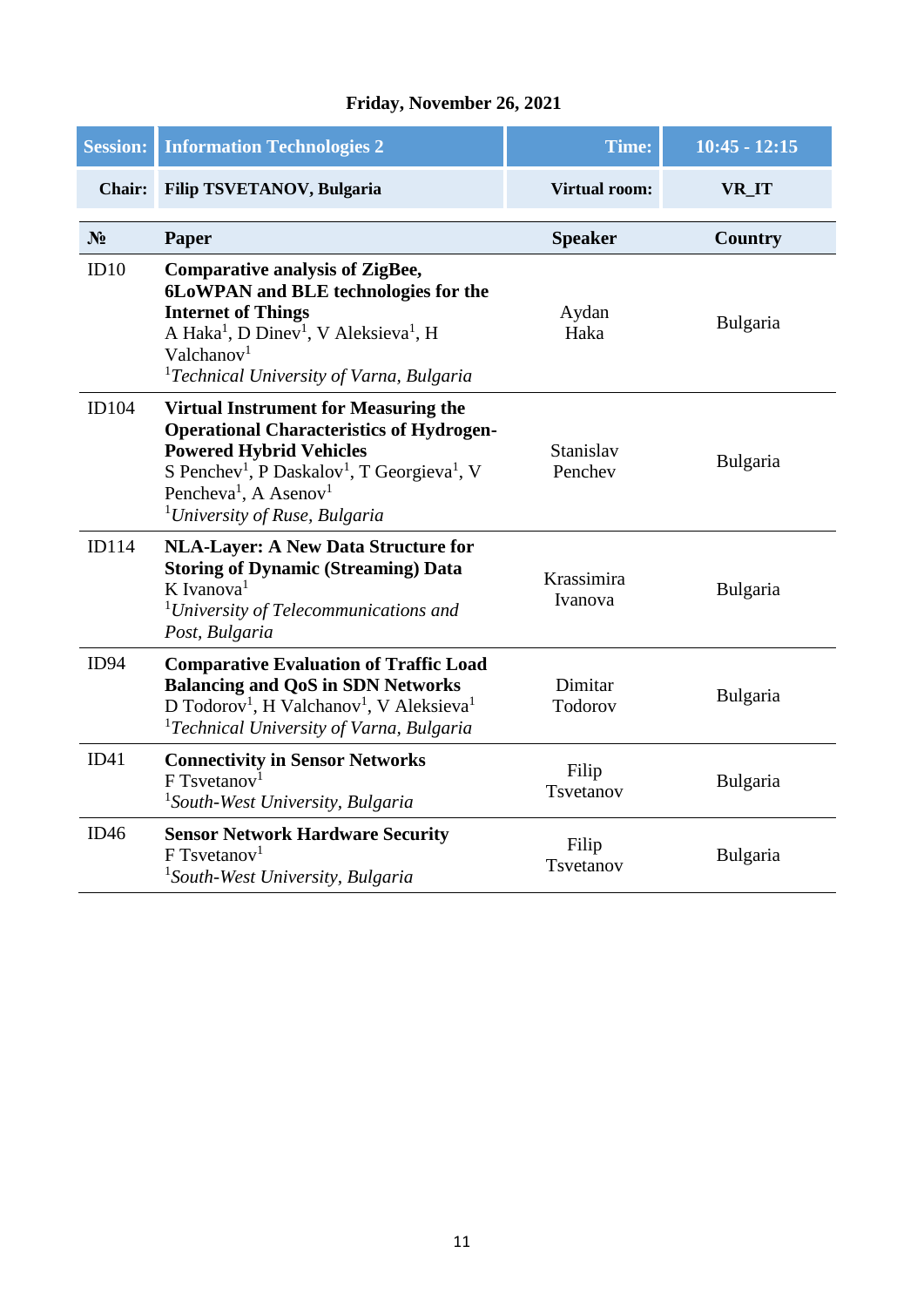| <b>Session:</b> | <b>Telecommunications</b>                                                                                                                                                                                                                                                                                                                                        | <b>Time:</b>            | $12:30 - 14:15$ |
|-----------------|------------------------------------------------------------------------------------------------------------------------------------------------------------------------------------------------------------------------------------------------------------------------------------------------------------------------------------------------------------------|-------------------------|-----------------|
| <b>Chair:</b>   | <b>Grigor MIHAYLOV, Bulgaria</b>                                                                                                                                                                                                                                                                                                                                 | <b>Virtual room:</b>    | VR_T            |
| $N_2$           | Paper                                                                                                                                                                                                                                                                                                                                                            | <b>Speaker</b>          | <b>Country</b>  |
| ID23            | <b>Flexible Access Network Design for</b><br><b>Futuristic Mobile 5D Communications</b><br>and Services<br>V Stoynov <sup>1</sup> , A Ivanov <sup>1</sup> , D Mihaylova <sup>1</sup><br><sup>1</sup> Technical University of Sofia, Bulgaria                                                                                                                     | Viktor<br>Stoynov       | Bulgaria        |
| <b>ID88</b>     | <b>System for Remote Visualization and</b><br><b>Control of Data from Low Voltage Power</b><br><b>Supply Grids</b><br>K Angelov <sup>1</sup> , S Sadinov <sup>1</sup><br><sup>1</sup> Technical University of Gabrovo, Bulgaria                                                                                                                                  | Krasen<br>Angelov       | Bulgaria        |
| ID68            | <b>Physical Layer Security Methods against</b><br>Eavesdropping on the Far User by the<br>Near User in NOMA Networks - a<br>Comparison<br>D Mihaylova <sup>1</sup> , I Kuzmanova <sup>1</sup> , V Stoynov <sup>1</sup> ,<br>A Ivanov <sup>1</sup> , Z Valkova-Jarvis <sup>1</sup> , G Iliev <sup>1</sup><br><sup>1</sup> Technical University of Sofia, Bulgaria | Iliyana<br>Kuzmanova    | Bulgaria        |
| ID44            | <b>Analysis of the Attenuation of</b><br><b>Electromagnetic Fields Strength Using</b><br><b>Spectrum Analyzer in the Area of</b><br><b>University Campus II, Kavala, Greece</b><br>M Malamatoudis <sup>1</sup> , P Kogias <sup>1</sup><br><sup>1</sup> International Hellenic University, Greece                                                                 | Michail<br>Malamatoudis | Greece          |
| ID39            | <b>Applicability Assessment of Energy</b><br><b>Detection Spectrum Sensing in Cognitive</b><br><b>Radio based Ultra-Dense Networks</b><br>A Ivanov <sup>1</sup> , V Stoynov <sup>1</sup> , D Mihaylova <sup>1</sup> , V<br>Poulkov <sup>1</sup><br><sup>1</sup> Technical University of Sofia, Bulgaria                                                          | Antoni<br>Ivanov        | <b>Bulgaria</b> |
| ID90            | <b>Influence of the Efficiency of Optical</b><br><b>Conversion Modules on the Performance</b><br>in Passive Optical Networks<br>K Angelov <sup>1</sup> , S Sadinov <sup>1</sup> , P Kogias <sup>2</sup><br><sup>1</sup> Technical University of Gabrovo, Bulgaria<br><sup>2</sup> International Hellenic University, Greece                                      | Krasen<br>Angelov       | <b>Bulgaria</b> |
| ID121           | <b>An Approach for Point-to-Point Link</b><br>within Mobile Network Coverage<br>G Mihaylov <sup>1</sup> , T Iliev <sup>2</sup> E Ivanova <sup>2</sup> , I<br>Stoyanov <sup>1</sup><br><sup>1</sup> University of Telecommunications and<br>Post, Bulgaria<br><sup>2</sup> University of Ruse, Bulgaria                                                           | Grigor<br>Mihaylov      | <b>Bulgaria</b> |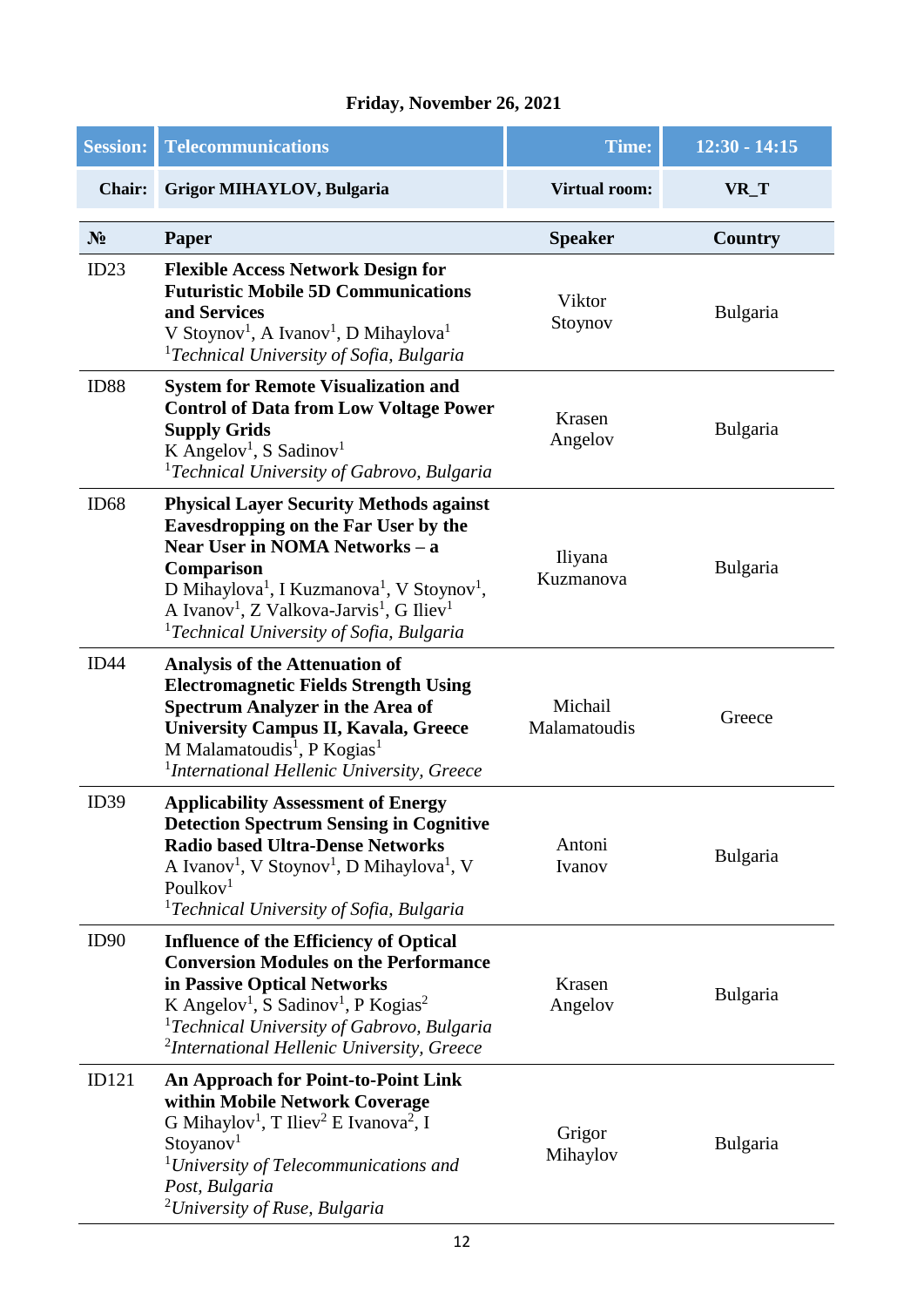| <b>Session:</b>  | <b>Electronics</b>                                                                                                                                                                                                                                            | <b>Time:</b>         | $12:30 - 14:00$ |
|------------------|---------------------------------------------------------------------------------------------------------------------------------------------------------------------------------------------------------------------------------------------------------------|----------------------|-----------------|
| <b>Chair:</b>    | <b>Jacob FANTIDIS, Greece</b>                                                                                                                                                                                                                                 | <b>Virtual room:</b> | VR_E            |
| $N_2$            | <b>Paper</b>                                                                                                                                                                                                                                                  | <b>Speaker</b>       | <b>Country</b>  |
| ID120            | Doping a Bi Atom in Silicene<br>Nanoribbons in the Presence of an<br><b>External Electric Field</b><br>H V Ngoc <sup>1</sup><br><sup>1</sup> Thu Dau Mot University, Vietnam                                                                                  | Hoang<br>Van Ngoc    | Vietnam         |
| ID15             | <b>A Model Based on Current Harmonics</b><br>for Controlling the Induction Motor of a<br><b>Crusher</b><br>$T$ Hristova <sup>1</sup><br><sup>1</sup> University of Mining and Geology "St.<br>Ivan Rilski", Bulgaria                                          | Teodora<br>Hristova  | Bulgaria        |
| <b>ID101</b>     | <b>Optimization Techniques for p-GTO</b><br><b>Thyristor Design</b><br>M Cristea <sup>1</sup> , F Babarada <sup>1</sup><br><sup>1</sup> University Politehnica of Bucharest,<br>Romania                                                                       | Miron<br>Cristea     | Romania         |
| ID <sub>82</sub> | <b>RFID Tracking System for the Basketball</b><br>Game<br>L A Szolga <sup>1</sup> , J Szocs <sup>1</sup><br><sup>1</sup> Technical University of Cluj-Napoca,<br>Romania                                                                                      | Lorant<br>Szolga     | Romania         |
| <b>ID84</b>      | <b>Smart Car Parking System Developed on</b><br><b>IoT</b><br>L A Szolga <sup>1</sup> , S Laza <sup>1</sup><br><sup>1</sup> Technical University of Cluj-Napoca,<br>Romania                                                                                   | Lorant<br>Szolga     | Romania         |
| ID127            | <b>Electrical Contact Resistance of 3D</b><br><b>Printed Conductive Elastomer Material</b><br>M Ralchev <sup>1</sup> , V Mateev <sup>1</sup> , I Marinova <sup>1</sup> , R<br>$T$ zeneva <sup>1</sup><br><sup>1</sup> Technical University of Sofia, Bulgaria | Valentin<br>Mateev   | Bulgaria        |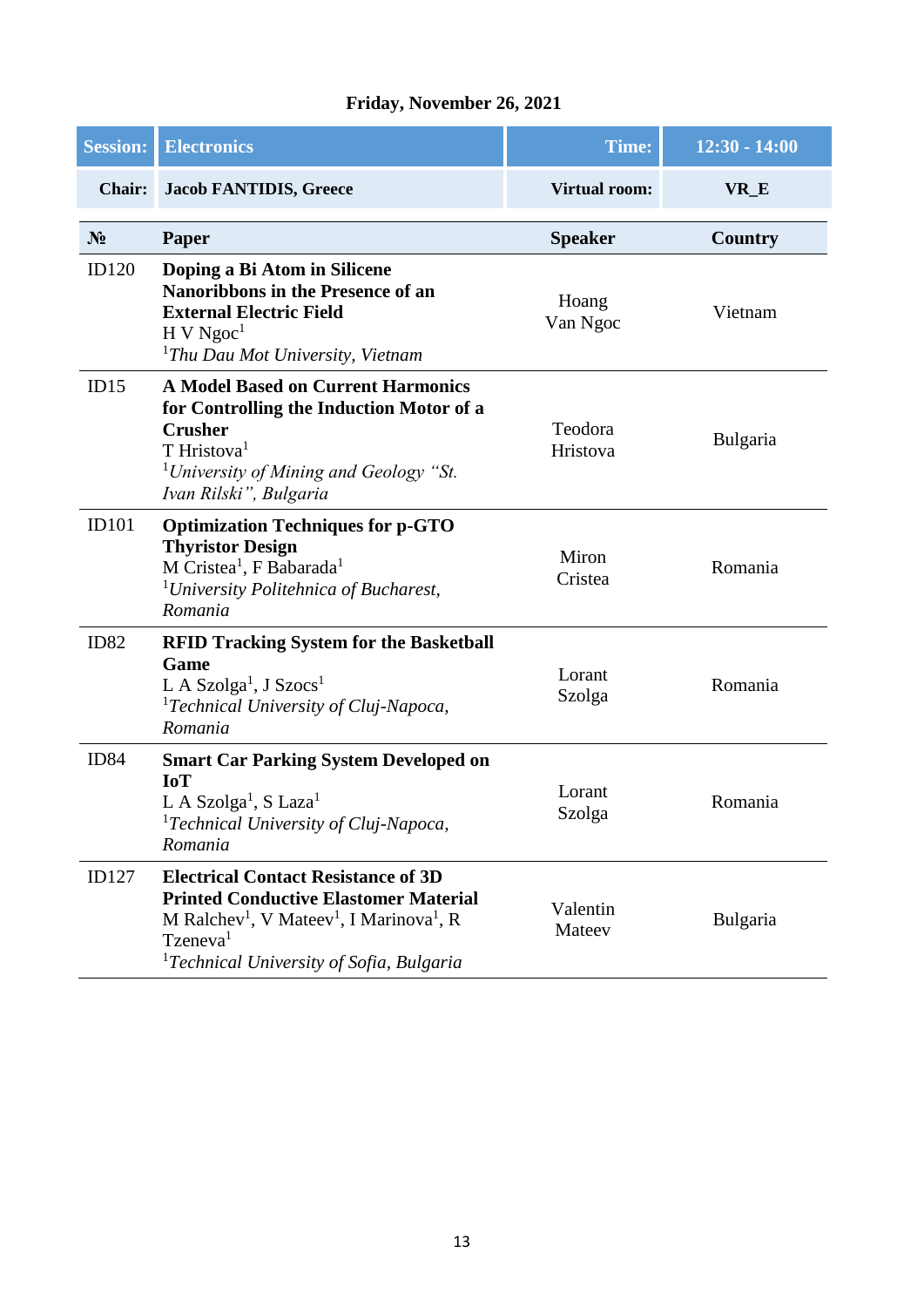| <b>Session:</b> | <b>Energy and Renewable Sources 1</b>                                                                                                                                                                                                                                                                                                                                                                                                                                                                                                                                                               | <b>Time:</b>          | $09:00 - 10:30$ |
|-----------------|-----------------------------------------------------------------------------------------------------------------------------------------------------------------------------------------------------------------------------------------------------------------------------------------------------------------------------------------------------------------------------------------------------------------------------------------------------------------------------------------------------------------------------------------------------------------------------------------------------|-----------------------|-----------------|
| Chair:          | Bogdan POPA, Romania                                                                                                                                                                                                                                                                                                                                                                                                                                                                                                                                                                                | <b>Virtual room:</b>  | <b>VR_ERS</b>   |
| $N_2$           | Paper                                                                                                                                                                                                                                                                                                                                                                                                                                                                                                                                                                                               | <b>Speaker</b>        | <b>Country</b>  |
| ID18            | <b>Impact of Selected Teleconnection</b><br><b>Pattern on Solar Energy Potential in</b><br><b>Different Climatic Zones of Nigeria</b><br>O F Awe <sup>1,2</sup> , S T Ogunjo <sup>3</sup> , A B Rabiu <sup>1</sup> , O J<br>Ajanaku <sup>1,2</sup> , ID Ijila <sup>1,2</sup><br><sup>1</sup> Centre for Atmospheric Research, National<br>Space Research & Development Agency,<br>Nigeria<br><sup>2</sup> Atmospheric & Space Weather Research<br>Laboratory, Centre for Atmospheric<br>Research, Osun State University, Nigeria<br><sup>3</sup> Federal University of Technology Akure,<br>Nigeria | Oluwayomi<br>Awe      | Nigeria         |
| ID31            | <b>Development of New Fault Evaluation</b><br>Procedure for Thermography in the Field<br>J Fantidis <sup>1</sup> , G Tsakalos <sup>1</sup> , K. Karakoulidis <sup>1</sup><br><sup>1</sup> International Hellenic University, Greece                                                                                                                                                                                                                                                                                                                                                                 | Jacob<br>Fantidis     | Greece          |
| ID19            | <b>Numerical modelling of thermal</b><br>conduction processes in the fins of two-<br>stage "water to air" heat exchanger<br>$Z$ Kolev <sup>1</sup> , S Kadirova <sup>1</sup><br><sup>1</sup> University of Ruse, Bulgaria                                                                                                                                                                                                                                                                                                                                                                           | Zhivko<br>Kolev       | <b>Bulgaria</b> |
| <b>ID107</b>    | <b>Examination of rotor excavator ropes for</b><br>environmental safety workers in the<br>coalmines of Kosovo<br>N Baftiu <sup>1</sup> , R Bytyqi <sup>2</sup> , V Sofiu <sup>3</sup><br><sup>1</sup> University "Ukshin Hoti", Kosovo<br><sup>2</sup> Rezonance College, Kosovo<br><sup>3</sup> Kolegji UBT, Kosovo                                                                                                                                                                                                                                                                                | Naim<br><b>Baftiu</b> | Kosovo          |
| ID122           | <b>Optimization of the Operation of Dokan</b><br><b>Hydropower Development using Cuckoo</b><br><b>Search Algorithm</b><br>$K A$ Rashid <sup>1</sup><br><sup>1</sup> University of Sulaimani, Iraq                                                                                                                                                                                                                                                                                                                                                                                                   | Khalid<br>Rashid      | Iraq            |
| ID133           | <b>Optimization of a Complex Hydropower</b><br><b>Development Operation using HEC-</b><br><b>ResSim</b><br>E I Tică <sup>1</sup> , K A Rashid <sup>2</sup> , O V Sima <sup>1</sup> , F Popa <sup>3</sup> ,<br>O Nedelcu <sup>3</sup> , B Popa <sup>1</sup><br><sup>1</sup> University Politehnica of Bucharest,<br>Romania<br><sup>2</sup> University of Sulaimani, Iraq<br><sup>3</sup> University Valahia of Târgoviște, Romania                                                                                                                                                                  | <b>Bogdan</b><br>Popa | Romania         |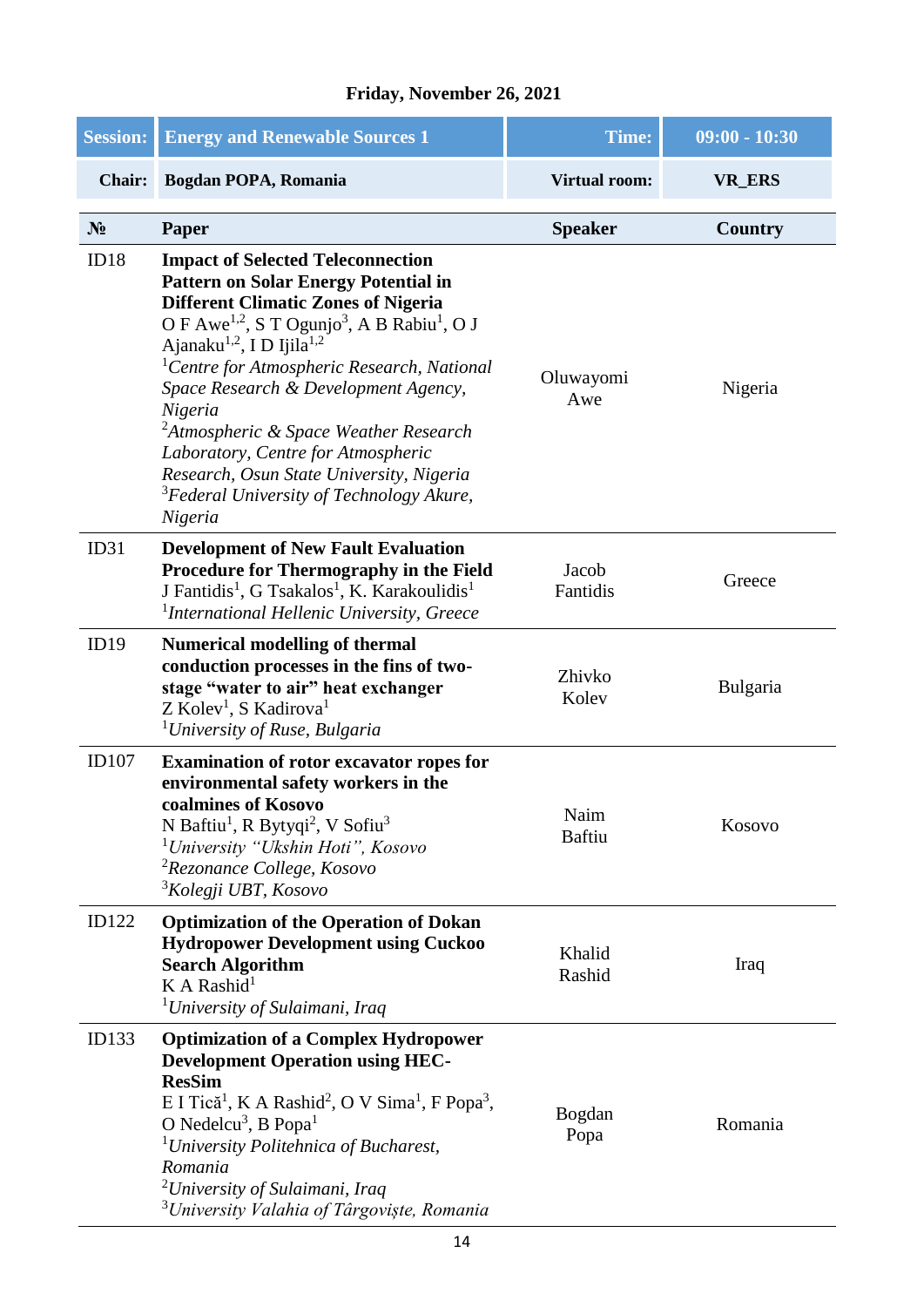| <b>Session:</b> | <b>Energy and Renewable Sources 2</b>                                                                                                                                                                                                                                                                                                  | <b>Time:</b>         | $10:45 - 12:15$           |
|-----------------|----------------------------------------------------------------------------------------------------------------------------------------------------------------------------------------------------------------------------------------------------------------------------------------------------------------------------------------|----------------------|---------------------------|
| <b>Chair:</b>   | <b>Angel TERZIEV, Bulgaria</b>                                                                                                                                                                                                                                                                                                         | <b>Virtual room:</b> | <b>VR_ERS</b>             |
| $N_2$           | Paper                                                                                                                                                                                                                                                                                                                                  | <b>Speaker</b>       | <b>Country</b>            |
| ID79            | <b>Modern Materialistic Understanding of</b><br>the "Energy" Notion and the Method of<br>its Systemic Evaluation in Chemicals<br>O S Sirotkin <sup>1</sup> and R O Sirotkin <sup>1</sup><br><sup>1</sup> Kazan State Power Engineering University,<br><b>Russian Federation</b>                                                        | Oleg<br>Sirotkin     | <b>Russian Federation</b> |
| ID77            | <b>Statistical Approach and Multiplicative</b><br><b>Models for Electric Vehicles Charging</b><br><b>Behavior Patterns</b><br>D Y Koeva <sup>1</sup><br><sup>1</sup> Technical University of Gabrovo, Bulgaria                                                                                                                         | Dimitrina<br>Koeva   | Bulgaria                  |
| ID97            | <b>Machine Learning Prediction of Solar</b><br><b>Energy Potential in Nigeria</b><br>S Ogunjo <sup>1</sup> , O Aderonke <sup>2</sup> , B Rabiu <sup>2</sup><br><sup>1</sup> Federal University of Technology, Nigeria<br><sup>2</sup> National Space Research and Development<br>Agency, Nigeria                                       | Samuel<br>Ogunjo     | Nigeria                   |
| <b>ID128</b>    | DC Electric Arc Discharge Acoustic<br><b>Spectrum Analysis by Computer</b><br><b>Measurement System</b><br>M Ralcheva <sup>1</sup> , V Mateev <sup>1</sup> , I Marinova <sup>1</sup><br><sup>1</sup> Technical University of Sofia, Bulgaria                                                                                           | Valentin<br>Mateev   | Bulgaria                  |
| ID17            | <b>Numerical modeling of the airflow</b><br>behavior affected by the windbreak trees<br>in semi-flat terrains<br>A Terziev <sup>1</sup> , G Pitchurov <sup>1</sup> , Y Panteleev <sup>1</sup><br><sup>1</sup> Technical University of Sofia, Bulgaria                                                                                  | Angel<br>Terziev     | Bulgaria                  |
| ID135           | <b>Evaluation of the Possibility for Analysis</b><br>of Wind Current on Complex Terrain<br>using Several Meteorological Masts<br>Y Panteleev <sup>1</sup> , A Terziev <sup>1</sup> , I Iliev <sup>2</sup> , M Ivanov <sup>1</sup><br><sup>1</sup> Technical University of Sofia, Bulgaria<br><sup>2</sup> University of Ruse, Bulgaria | Angel<br>Terziev     | <b>Bulgaria</b>           |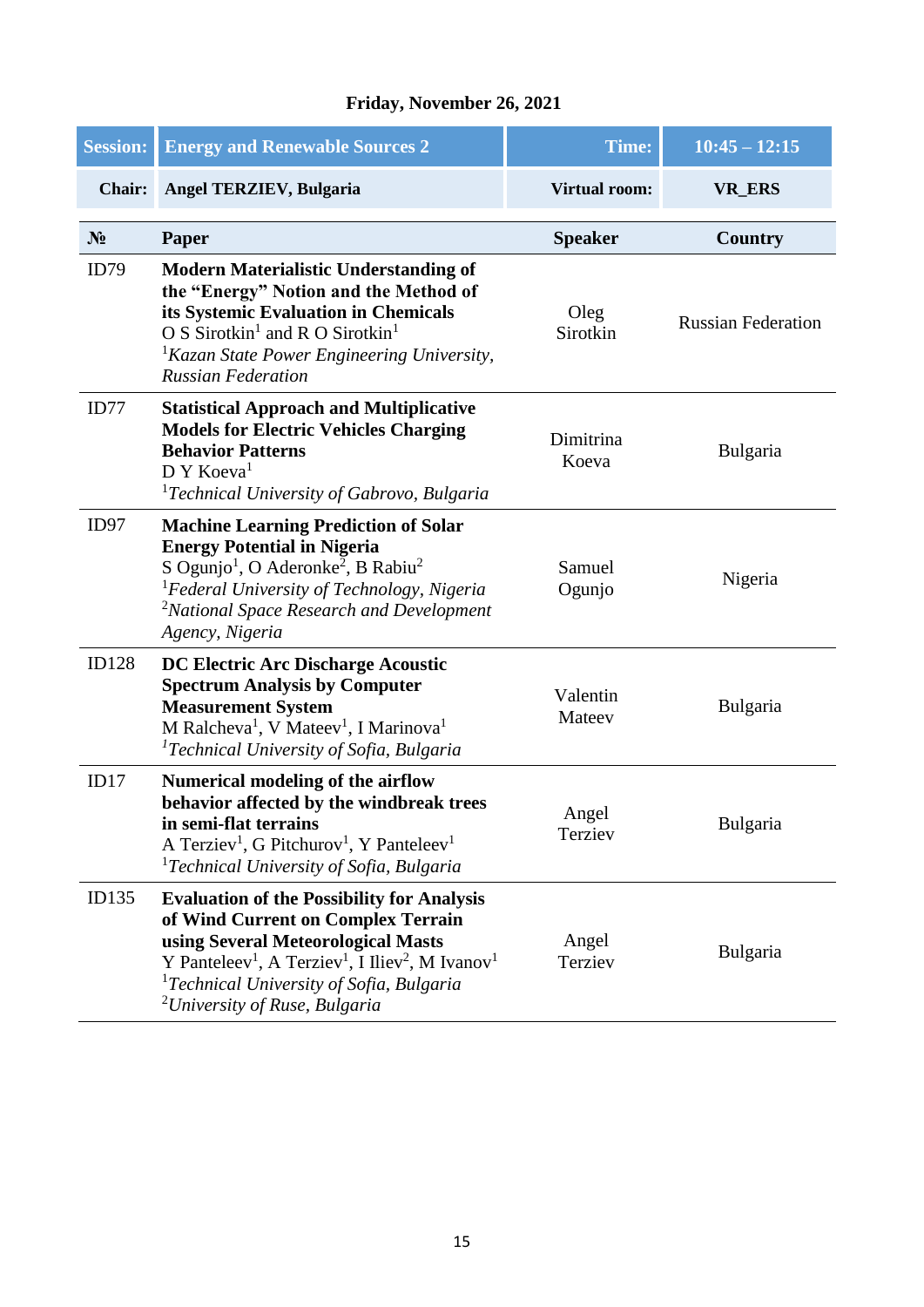| <b>Session:</b> | <b>Smart Grid Systems</b>                                                                                                                                                                                                                                                                                                                                         | <b>Time:</b>            | $12:30 - 14:15$ |
|-----------------|-------------------------------------------------------------------------------------------------------------------------------------------------------------------------------------------------------------------------------------------------------------------------------------------------------------------------------------------------------------------|-------------------------|-----------------|
| <b>Chair:</b>   | <b>Svilen RACHEV, Bulgaria</b>                                                                                                                                                                                                                                                                                                                                    | <b>Virtual room:</b>    | VR_SGS          |
| $N_2$           | Paper                                                                                                                                                                                                                                                                                                                                                             | <b>Speaker</b>          | Country         |
| ID33            | <b>Discrete Event Models for Railway</b><br><b>Traffic Control</b><br>C Ciufudean <sup>1</sup> , C Buzduga <sup>1</sup><br><sup>1</sup> "Stefan cel Mare" University, Romania                                                                                                                                                                                     | Calin<br>Ciufudean      | Romania         |
| ID37            | <b>Types of Smart Systems and their</b><br><b>Application in Power Grids</b><br>M Mehmed-Hamza <sup>1</sup> , A Filipov <sup>1</sup> , M Ivanova <sup>2</sup><br><sup>1</sup> Medical University of Varna, Bulgaria<br><sup>2</sup> Technical University of Varna, Bulgaria                                                                                       | Mediha Mehmed-<br>Hamza | Bulgaria        |
| ID42            | <b>Assessment of Energy Efficiency of a</b><br><b>Motor Yacht Depending on Routes and</b><br><b>Sailing Area</b><br>G Ivanova <sup>1</sup> , V Gyurov <sup>1</sup><br><sup>1</sup> Technical University of Varna, Bulgaria                                                                                                                                        | Ginka<br>Ivanova        | Bulgaria        |
| ID43            | <b>Study on Technical Solutions for Shore</b><br><b>Power Supply of Motor Yacht</b><br>V Gyurov <sup>1</sup> , G Ivanova <sup>1</sup><br><sup>1</sup> Technical University of Varna, Bulgaria                                                                                                                                                                     | Ginka<br>Ivanova        | Bulgaria        |
| ID78            | A Mathematical Model for the Virtual<br><b>Simulator of the Power Unit Electrical</b><br>Part<br>P Baran <sup>1</sup> , Y Varetsky <sup>1</sup> , V Kidyba <sup>1</sup> , Y<br>Pryshlia $k1$<br>${}^{1}$ Lviv Polytechnic National University,<br>Ukraine                                                                                                         | Yuriy<br>Varetsky       | Ukraine         |
| ID30            | <b>Modeling Techniques of Electricity</b><br><b>Consumption Forecasting</b><br>V Shendryk <sup>1</sup> , Y Parfenenko <sup>1</sup> , S Tymchuk <sup>2</sup> ,<br>Y Kholiavka <sup>1</sup> , Y Bielka <sup>1</sup><br><sup>1</sup> Sumy State University, Ukraine<br><sup>2</sup> Kharkiv Petro Vasilenko National<br>Technical University of Agriculture, Ukraine | Yuliia<br>Parfenenko    | Ukraine         |
| ID74            | <b>Evaluation of the Behavior of an</b><br><b>Induction Motor for Fan System under</b><br><b>Various External Factors</b><br>S Rachev <sup>1</sup> , L Dimitrov <sup>1</sup><br><sup>1</sup> Technical University of Gabrovo, Bulgaria                                                                                                                            | Svilen<br>Rachev        | <b>Bulgaria</b> |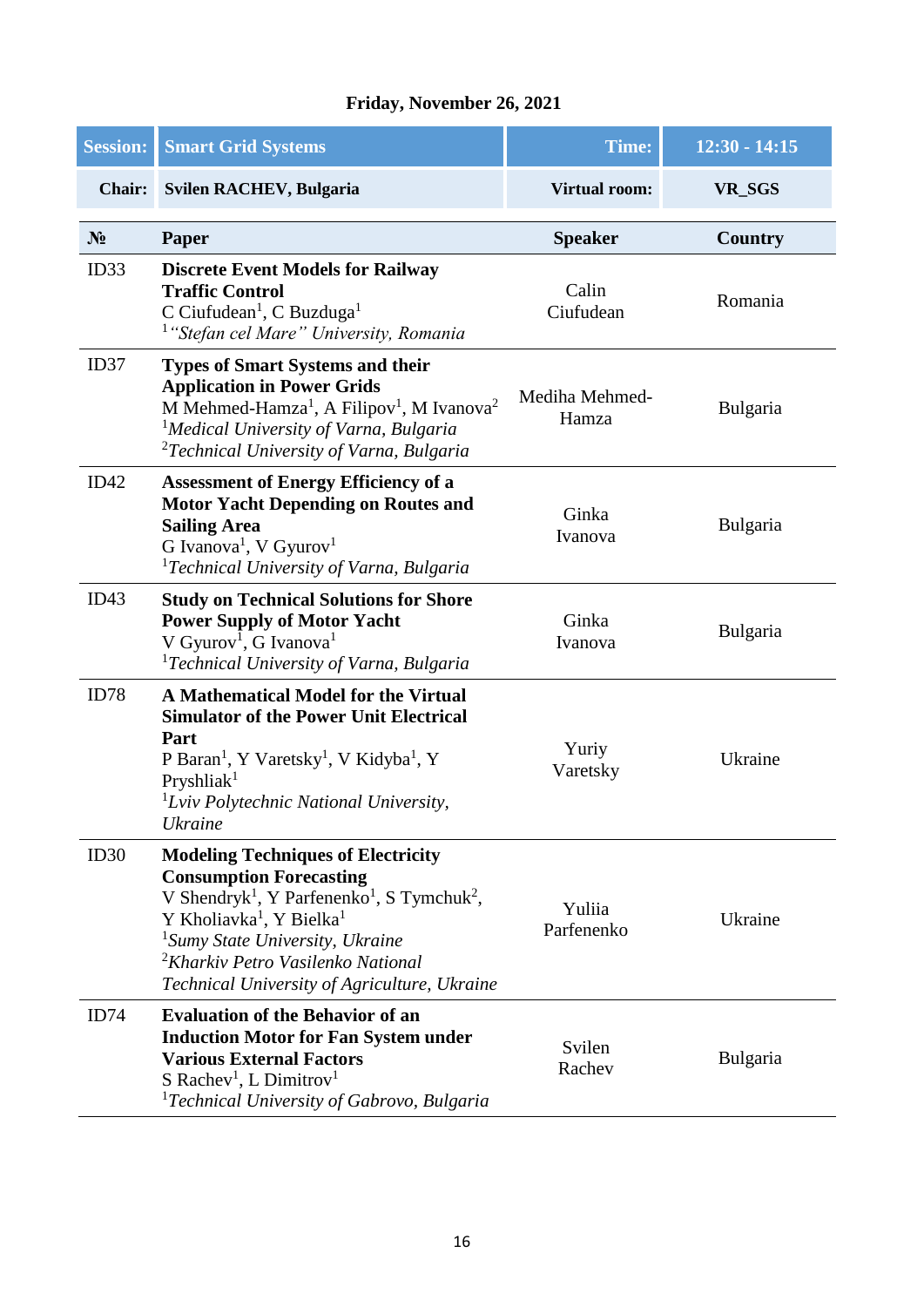| <b>Session:</b> | <b>Special session 2: Advanced Transport</b><br><b>Systems and Vehicle Engineering</b>                                                                                                                                                                                                                                                                                                    | Time:                 | $14:30 - 16:30$ |
|-----------------|-------------------------------------------------------------------------------------------------------------------------------------------------------------------------------------------------------------------------------------------------------------------------------------------------------------------------------------------------------------------------------------------|-----------------------|-----------------|
| <b>Chair:</b>   | Simeon ILIEV, Bulgaria                                                                                                                                                                                                                                                                                                                                                                    | <b>Virtual room:</b>  | <b>VR_S2</b>    |
| $N_2$           | Paper                                                                                                                                                                                                                                                                                                                                                                                     | <b>Speaker</b>        | Country         |
| ID7             | <b>Application of GPS-Based Information</b><br><b>System in Studying Dynamic Properties</b><br>of Vehicles<br>D Lyubenov <sup>1</sup> , T Balbuzanov <sup>1</sup> , O Dinolov <sup>1</sup><br><sup>1</sup> University of Ruse, Bulgaria                                                                                                                                                   | Ognyan<br>Dinolov     | Bulgaria        |
| ID110           | <b>Control Analysis of a Bi-motor Electric</b><br><b>Traction System for Energy and</b><br><b>Performance Optimization</b><br>L Popescu <sup>1</sup> , L Melcescu <sup>1</sup> , L Dumitran <sup>1</sup> , A<br>Crăciunescu <sup>1</sup> , A Stănescu <sup>1</sup><br><sup>1</sup> University Politehnica of Bucharest,<br>Romania                                                        | Liviu<br>Popescu      | Romania         |
| <b>ID111</b>    | <b>Roads for Farming Territories</b><br><b>Optimization for Price and Smart</b><br>Quality<br>A Nebylov <sup>1</sup> , V Nebylov <sup>2</sup><br><sup>1</sup> State University of Aerospace<br><b>Instrumentation</b> , Russia<br><sup>2</sup> International Institute for Advanced<br>Aerospace Technologies of SUAI, Russia                                                             | Alexander<br>Nebylov  | Russia          |
| ID12            | <b>Analysis of the Load of Technical</b><br><b>Equipment in Robotic Modules</b><br>I Peeva <sup>1</sup> , C Kostadinov <sup>2</sup> , P Vitliemov <sup>1</sup><br><sup>1</sup> University of Ruse, Bulgaria<br><sup>2</sup> "G. S. Rakovski" National Defence<br>College, Bulgaria                                                                                                        | Chavdar<br>Kostadinov | Bulgaria        |
| ID59            | <b>Assessment of the Cumulative</b><br><b>Combustion Pressure in the IC Engine</b><br>L. Sitnik <sup>1</sup> , R Wróbel <sup>1</sup> , M Andrych-<br>Zalewska <sup>1</sup> , Z Ivanov <sup>2</sup> , R Dimitrov <sup>2</sup> , V<br>Mihaylov <sup>2</sup><br><sup>1</sup> Wroclaw University of Science and<br>Technology, Poland<br><sup>2</sup> Technical University of Varna, Bulgaria | Radostin<br>Dimitrov  | Bulgaria        |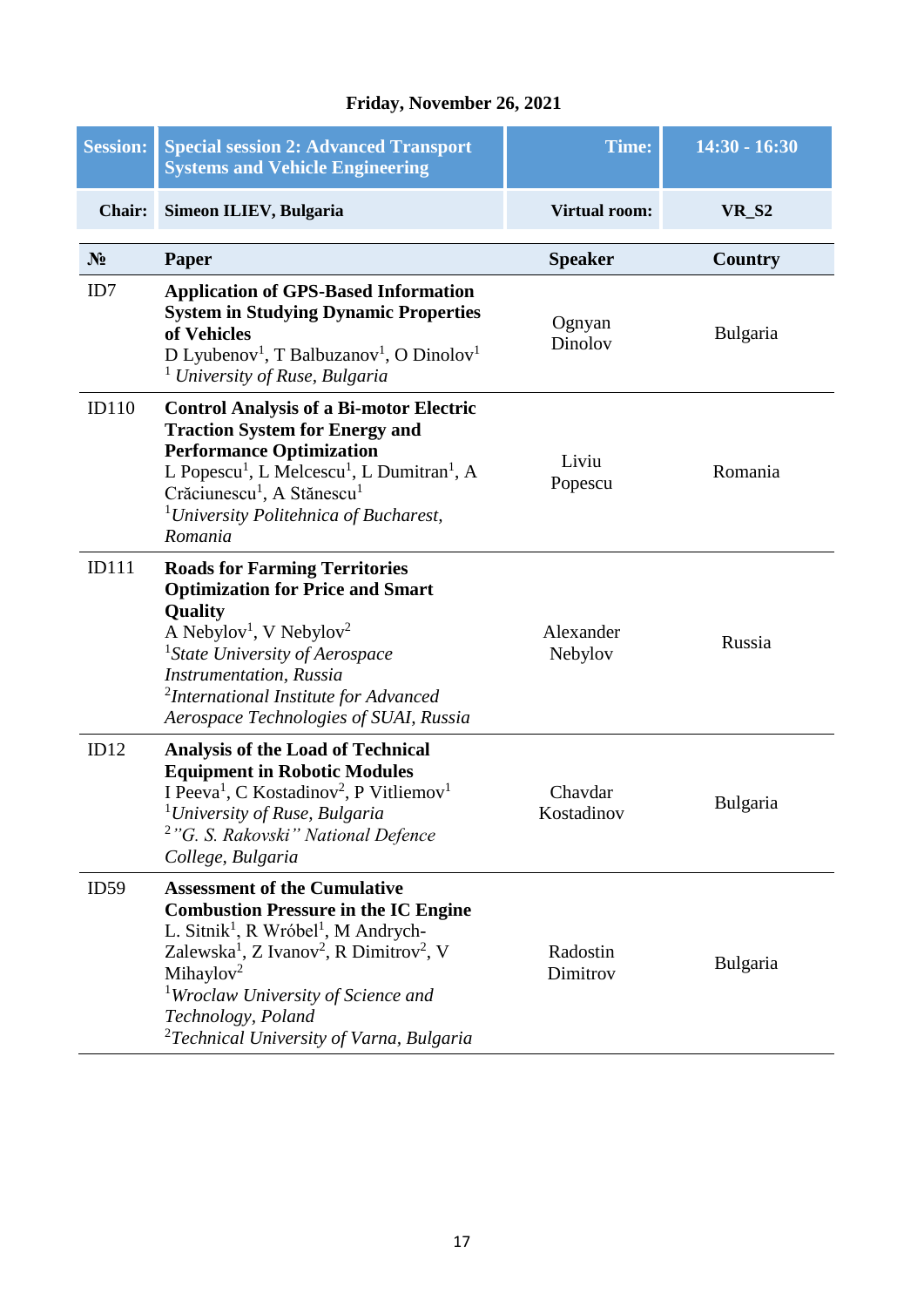| ID136 | Kinematics of the Crank System of the<br><b>Internal Combustion Engine</b><br>L Sitnik <sup>1</sup> , R Wróbel <sup>1</sup> , M Andrych-<br>Zalewska <sup>1</sup> , Z Ivanov <sup>2</sup> , R Dimitrov <sup>2</sup> , V<br>Mihaylov <sup>2</sup><br><sup>1</sup> Wroclaw University of Science and<br>Technology, Poland<br><sup>2</sup> Technical University of Varna, Bulgaria | Radostin<br>Dimitrov   | Bulgaria |
|-------|----------------------------------------------------------------------------------------------------------------------------------------------------------------------------------------------------------------------------------------------------------------------------------------------------------------------------------------------------------------------------------|------------------------|----------|
| ID106 | <b>Investigation of a Gasoline Engine</b><br><b>Working with Different Compression</b><br><b>Ratio and Fueled with Ethanol Additives</b><br>$S$ Iliev <sup>1</sup><br><sup>1</sup> University of Ruse, Bulgaria                                                                                                                                                                  | Simeon<br><b>Iliev</b> | Bulgaria |
| ID129 | <b>Investigation of a GDI Engine Working</b><br>with Methanol Blends<br>$S$ Iliev <sup>1</sup><br><sup>1</sup> University of Ruse, Bulgaria                                                                                                                                                                                                                                      | Simeon<br><b>Iliev</b> | Bulgaria |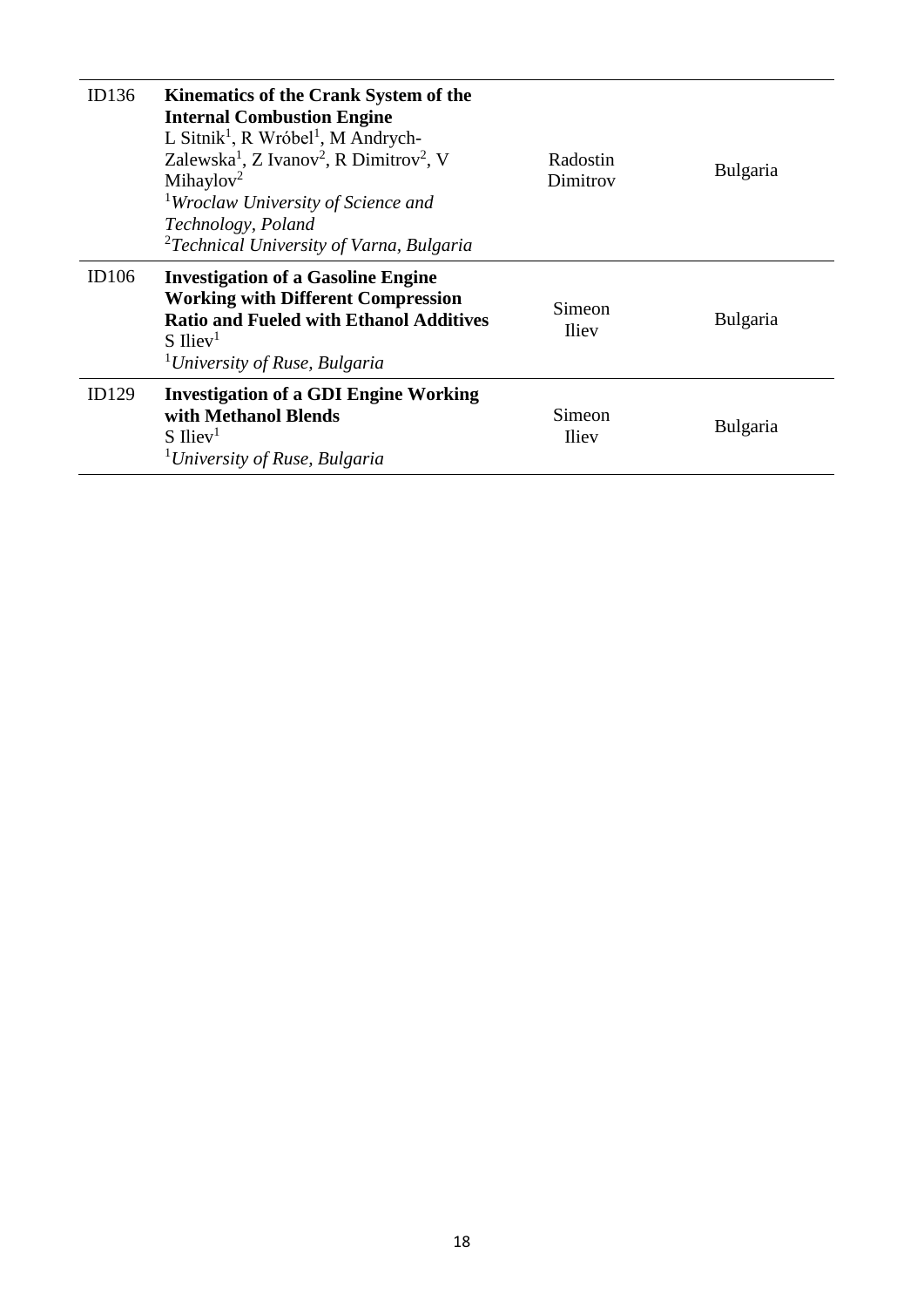| <b>Session:</b> | <b>Special session 3: Digital Transformation</b><br>within Big Data Environment                                                                                                                                                                                                                                                                                                                                                                                        | Time:                  | $14:30 - 16:00$           |
|-----------------|------------------------------------------------------------------------------------------------------------------------------------------------------------------------------------------------------------------------------------------------------------------------------------------------------------------------------------------------------------------------------------------------------------------------------------------------------------------------|------------------------|---------------------------|
| <b>Chair:</b>   | Pavel VITLIEMOV, Bulgaria                                                                                                                                                                                                                                                                                                                                                                                                                                              | <b>Virtual room:</b>   | <b>VR_S3</b>              |
| $N_2$           | Paper                                                                                                                                                                                                                                                                                                                                                                                                                                                                  | <b>Speaker</b>         | Country                   |
| ID60            | Design of ICT Prototype for Big Data<br><b>Economic Analysis</b><br>I Balabanova <sup>1</sup> , B Karapenev <sup>1</sup> , V<br>Rankovska <sup>1</sup> , G Georgiev <sup>1</sup><br><sup>1</sup> Technical University of Gabrovo, Bulgaria                                                                                                                                                                                                                             | Georgi<br>Georgiev     | Bulgaria                  |
| ID102           | <b>Analysis of Methods for Assessing the</b><br><b>Energy Efficiency of Data Centers Using</b><br>the Power Usage Effectiveness Method<br>R Uanov <sup>1</sup> , A Begimbetova <sup>2</sup><br><sup>1</sup> Satbayev University, Republic of<br>Kazakhstan<br><sup>2</sup> Almaty University of Energy and<br>Communications, Republic of Kazakhstan                                                                                                                   | Rustem<br>Uanov        | Republic of<br>Kazakhstan |
| ID105           | <b>Employee Turnover Reduction by</b><br><b>Analyzing Textual Data with SPARK</b><br>S Yordanova <sup>1</sup> , D Kabakchieva <sup>1</sup><br><sup>1</sup> University of National and World<br>Economy, Bulgaria                                                                                                                                                                                                                                                       | Stanimira<br>Yordanova | Bulgaria                  |
| <b>ID118</b>    | <b>Models and Methods of Digital</b><br><b>Mechanisms in Anti-Corruption, their</b><br><b>Advantages and Disadvantages, and</b><br><b>Applications</b><br>A Nurkey <sup>1</sup> , A Mukasheva <sup>2</sup> , D Yedilkhan <sup>3</sup><br><sup>1</sup> Academy of the Public Administration,<br>Republic of Kazakhstan<br><sup>2</sup> Almaty University of Power Engineering<br>and Telecommunications<br><sup>3</sup> Astana IT University, Republic of<br>Kazakhstan | Aisulu<br>Nurkey       | Republic of<br>Kazakhstan |
| ID119           | <b>Predictive Pricing Models to Classify</b><br><b>Potential Customers Using Data-driven</b><br><b>Approaches</b><br>D Yedilkhan <sup>1</sup> , A Mukasheva <sup>2</sup><br><sup>1</sup> Astana IT University, Republic of<br><b>Kazakhstan</b><br><sup>2</sup> Almaty University of Power Engineering<br>and Telecommunications, Republic of<br>Kazakhstan                                                                                                            | Didar<br>Yedilkhan     | Republic of<br>Kazakhstan |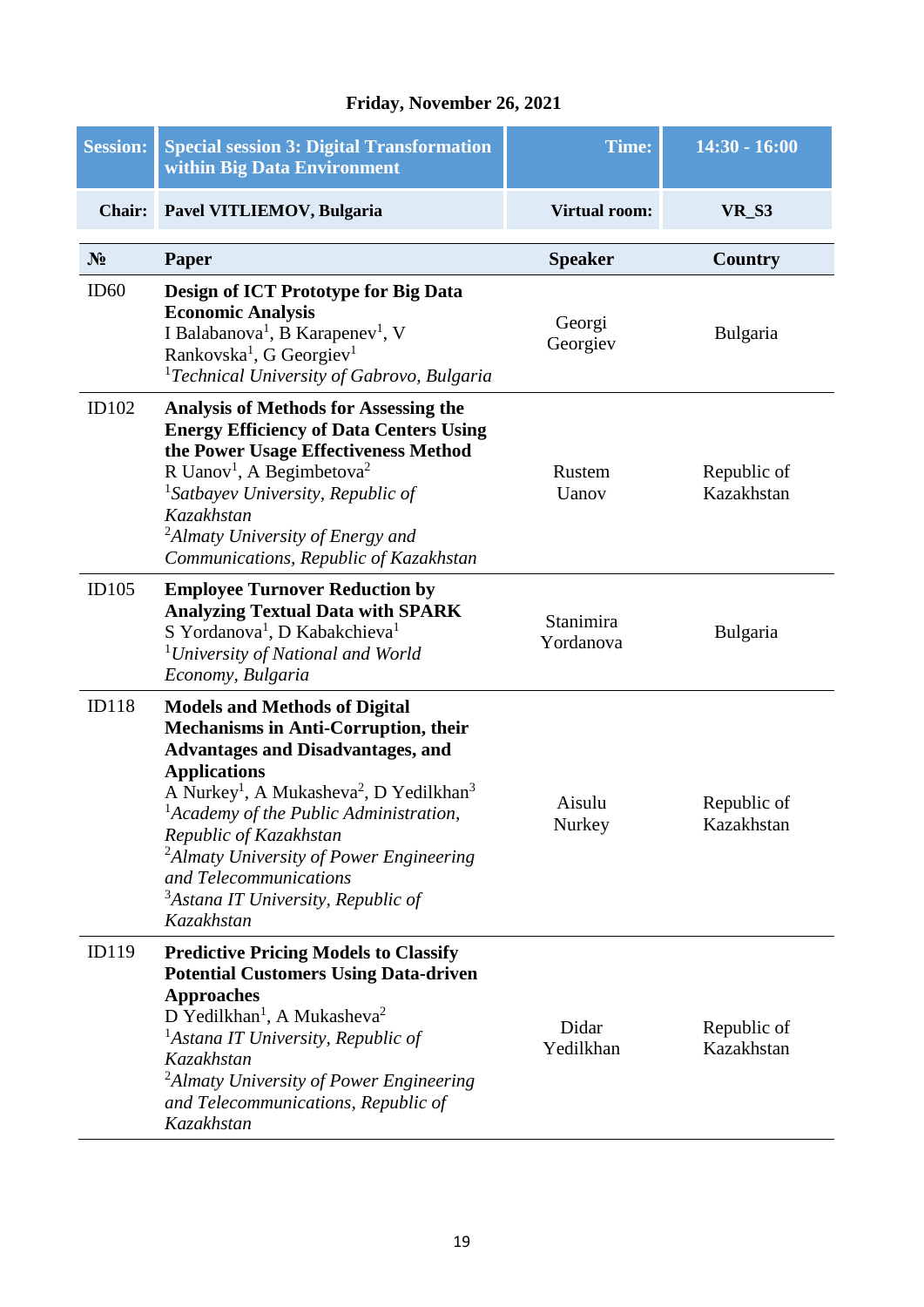#### **Saturday, November 27, 2021**

| <b>Session:</b> | <b>Thermodynamic, Sensors and</b><br><b>Measurements</b>                                                                                                                                                                                                                                                                                                                                                                                                                                                                                                                                                                                                                                                                                                                              | <b>Time:</b>          | $08:00 - 09:00$           |
|-----------------|---------------------------------------------------------------------------------------------------------------------------------------------------------------------------------------------------------------------------------------------------------------------------------------------------------------------------------------------------------------------------------------------------------------------------------------------------------------------------------------------------------------------------------------------------------------------------------------------------------------------------------------------------------------------------------------------------------------------------------------------------------------------------------------|-----------------------|---------------------------|
| <b>Chair:</b>   | <b>Teodor ILIEV, Bulgaria</b>                                                                                                                                                                                                                                                                                                                                                                                                                                                                                                                                                                                                                                                                                                                                                         | <b>Virtual room:</b>  | VR_TSM                    |
| $N_2$           | Paper                                                                                                                                                                                                                                                                                                                                                                                                                                                                                                                                                                                                                                                                                                                                                                                 | <b>Speaker</b>        | <b>Country</b>            |
| ID131           | <b>Research and Justification of Running</b><br><b>Wheels Tire Parameters of Bridge-Type</b><br><b>Transport Energy Vehicle</b><br>H Beloev <sup>1</sup> , V Bulgakov <sup>2</sup> , V Kuvachov <sup>3</sup> , V<br>Adamchuk <sup>4</sup> , V Kaminskiy <sup>5</sup> , S Ivanovs <sup>6</sup><br><sup>1</sup> University of Ruse, Bulgaria<br><sup>2</sup> National University of Life and<br><b>Environmental Sciences of Ukraine,</b><br><b>Ukraine</b><br><sup>3</sup> Dmytro Motornyi Tavria State<br>Agrotechnological, Ukraine<br><sup>4</sup> Institute of Mechanization and<br>Electrification of Agriculture, Ukraine<br><sup>5</sup> Institute of Agriculture of NAAS of<br>Ukraine, Ukraine<br><sup>6</sup> Latvia University of Life Sciences and<br>Technologies, Latvia | Volodymyr<br>Kuvachov | Ukraine                   |
| ID27            | Simulation, Modelling and Analysis of a<br><b>Series Oscillating Circuit</b><br>$V$ Ivanov <sup>1</sup><br><sup>1</sup> University "Prof. D-r Asen Zlatarov",<br><b>Bulgaria</b>                                                                                                                                                                                                                                                                                                                                                                                                                                                                                                                                                                                                      | Vasil<br>Ivanov       | Bulgaria                  |
| ID80            | <b>Study Heat Exchange in Porous</b><br><b>Structures</b><br>A Genbach <sup>1</sup> , H Beloev <sup>2</sup> , D Bondartsev <sup>1</sup> , N<br>Genbach $1$<br><sup>1</sup> Almaty University of Energy and<br>Communications, Republic of Kazakhstan<br><sup>2</sup> University of Ruse, Bulgaria                                                                                                                                                                                                                                                                                                                                                                                                                                                                                     | David<br>Bondartsev   | Republic of<br>Kazakhstan |
| ID81            | <b>Heat Transfer for the Boiling Crisis in</b><br><b>Porous Systems</b><br>A Genbach <sup>1</sup> , H Beloev <sup>2</sup> , D Bondartsev <sup>1</sup> , N<br>Genbach <sup>1</sup><br><sup>1</sup> Almaty University of Energy and<br>Communications, Republic of Kazakhstan<br><sup>2</sup> University of Ruse, Bulgaria                                                                                                                                                                                                                                                                                                                                                                                                                                                              | David<br>Bondartsev   | Republic of<br>Kazakhstan |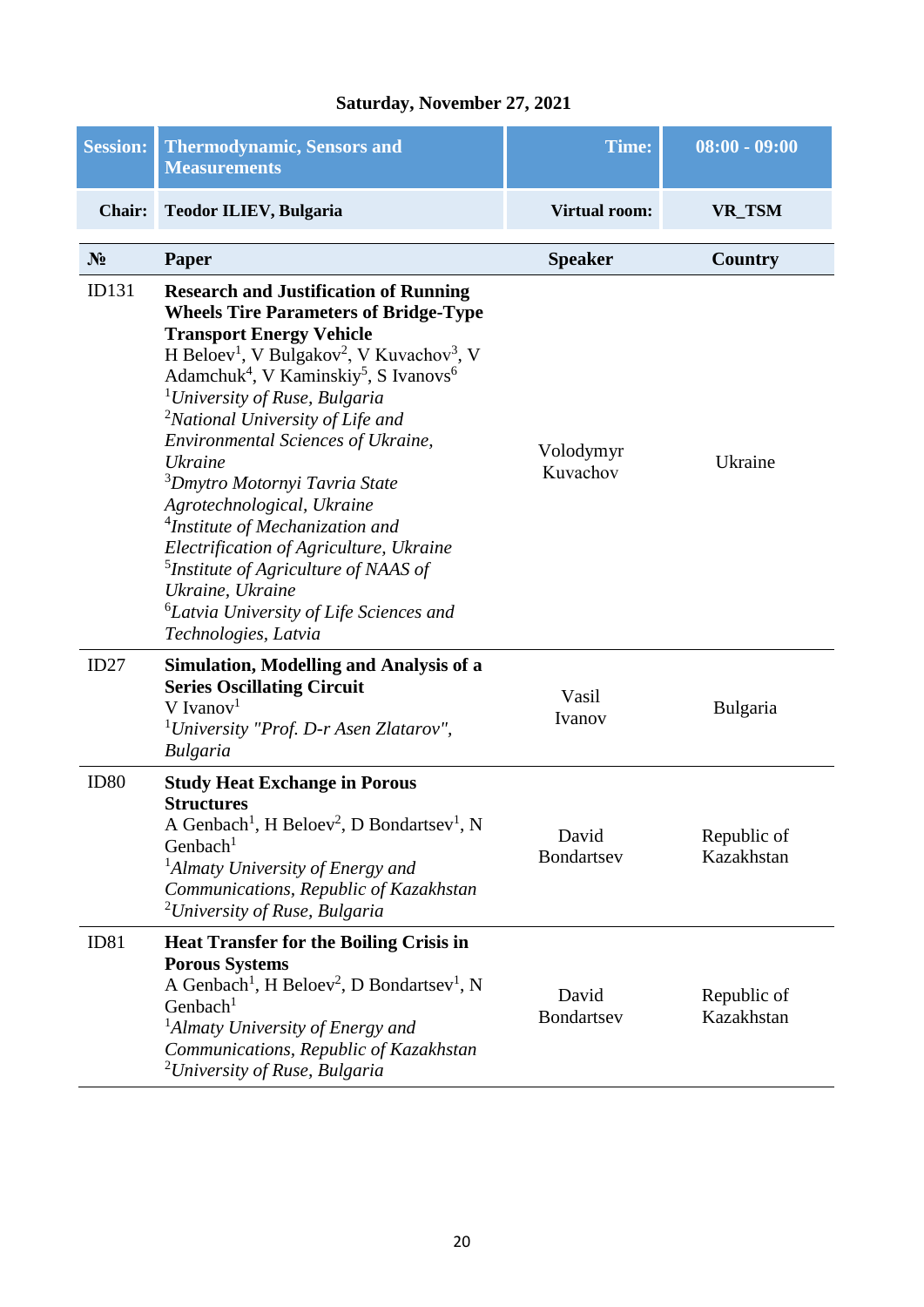| Saturday, November 27, 2021 |  |
|-----------------------------|--|
|                             |  |

| <b>Session:</b> | <b>Smart Farming</b>                                                                                                                                                                                                                                                                                                                                                                                                                                                                    | <b>Time:</b>              | $09:15 - 10:30$           |
|-----------------|-----------------------------------------------------------------------------------------------------------------------------------------------------------------------------------------------------------------------------------------------------------------------------------------------------------------------------------------------------------------------------------------------------------------------------------------------------------------------------------------|---------------------------|---------------------------|
| <b>Chair:</b>   | Ivaylo STOYANOV, Bulgaria                                                                                                                                                                                                                                                                                                                                                                                                                                                               | <b>Virtual room:</b>      | VR_SF                     |
| $N_2$           | Paper                                                                                                                                                                                                                                                                                                                                                                                                                                                                                   | <b>Speaker</b>            | <b>Country</b>            |
| ID35            | <b>Development of Three-Dimensional</b><br><b>Models of the Spread of Pollution on</b><br><b>Agricultural Land in Industrial Cities</b><br>N Kulenova <sup>1</sup> , M Toguzova <sup>1</sup> , Z<br>Assylkhanova <sup>1</sup> , A Mamysheva <sup>1</sup> , M<br>Sadenova <sup>1</sup> , M Rakhymberdina <sup>1</sup><br><sup>1</sup> D. Serikbayev East Kazakhstan Technical<br>University, Republic of Kazakhstan                                                                      | Zhanna<br>Asylkhanova     | Republic of<br>Kazakhstan |
| ID52            | <b>Overview of Methods and Technologies</b><br><b>Used for Smart Management of Pastures</b><br>and Meadows<br>K Gabrovska-Evstatieva <sup>1</sup> , B Evstatiev <sup>1</sup><br><sup>1</sup> University of Ruse, Bulgaria                                                                                                                                                                                                                                                               | <b>Boris</b><br>Evstatiev | Bulgaria                  |
| ID53            | <b>The Operation Optimizing Experience</b><br>for a High-intensity Closed Water<br><b>Circulation Aquabiofarm Based on a</b><br><b>Combination of Digital Twin</b><br><b>Technologies and the Industrial Internet</b><br>of Things<br>M Zhabitskii <sup>1</sup> , Y Andryenko <sup>1</sup> , A Josanov <sup>2</sup> ,<br>V Malyshev <sup>2</sup><br><sup>1</sup> National Research Nuclear University,<br><b>Russian Federation</b><br><sup>2</sup> JSC "Paninskoe", Russian Federation | Mikhail<br>Zhabitskii     | <b>Russian Federation</b> |
| ID70            | <b>Statistical Models Expressing Relations</b><br>Between Soil Moisture, Aggregate Speed,<br>and Tillage Depth at Plowing and<br><b>Cultivation</b><br>P Veleva <sup>1</sup> , G Hristova <sup>1</sup><br><sup>1</sup> Trakia University, Bulgaria                                                                                                                                                                                                                                      | Galya<br>Hristova         | Bulgaria                  |
| ID71            | Use of Optical Approaches to Improve<br><b>Microscopic Imaging of Wood Samples</b><br>T Valkovski <sup>1</sup> , N Christoff <sup>1</sup><br><sup>1</sup> Technical University of Sofia, Bulgaria                                                                                                                                                                                                                                                                                       | Tsvetan<br>Valkovski      | Bulgaria                  |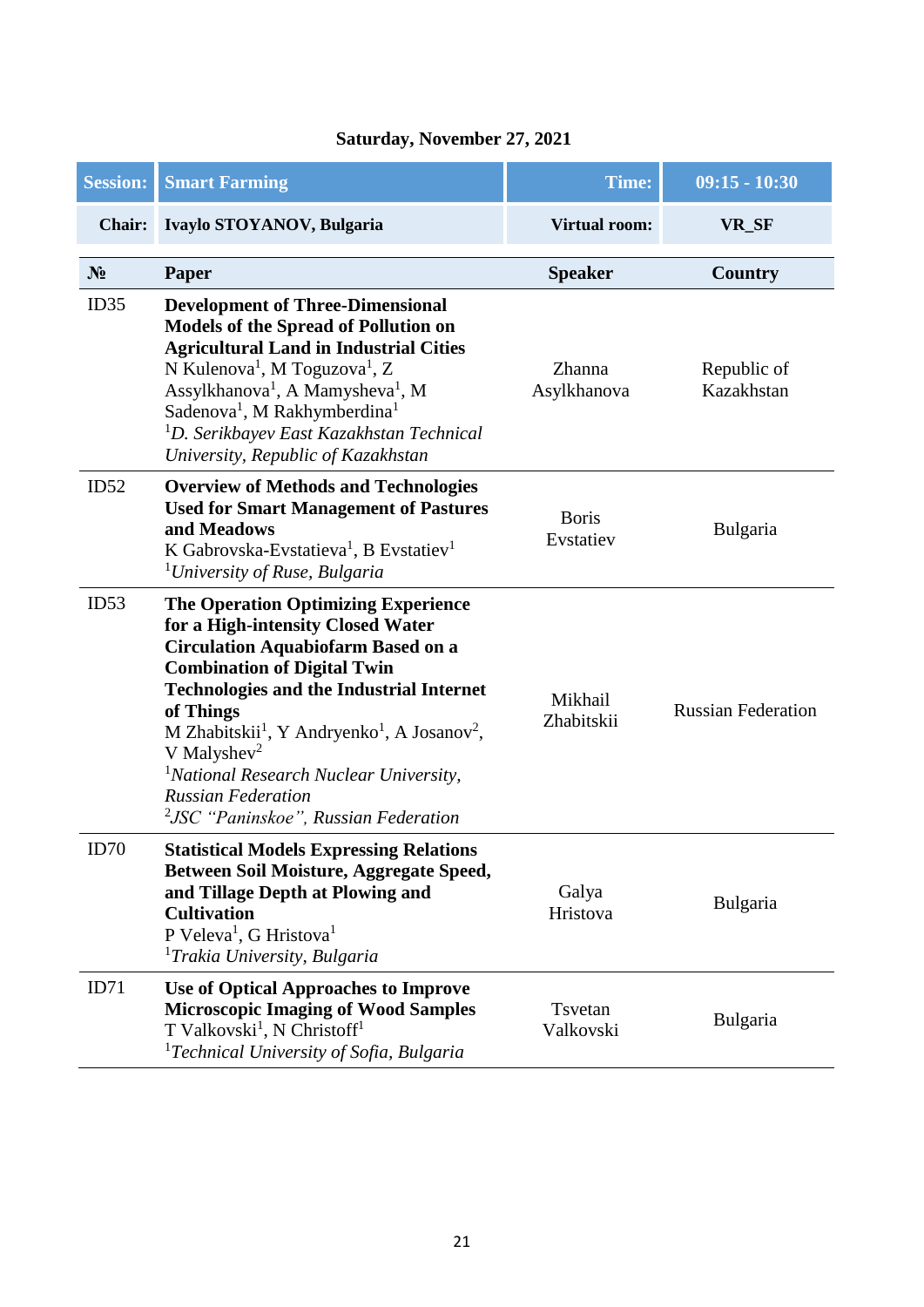#### **Saturday, November 27, 2021**

| <b>Session:</b> | <b>Industrial Design</b>                                                                                                                                                                                                                          | <b>Time:</b>            | $9:15 - 10:30$ |
|-----------------|---------------------------------------------------------------------------------------------------------------------------------------------------------------------------------------------------------------------------------------------------|-------------------------|----------------|
| <b>Chair:</b>   | Yordan DOYCHINOV, Bulgaria                                                                                                                                                                                                                        | <b>Virtual room:</b>    | VR_ID          |
| N <sub>2</sub>  | Paper                                                                                                                                                                                                                                             | <b>Speaker</b>          | <b>Country</b> |
| ID13            | <b>Graphic Design of Interactive Interfaces</b><br>$K$ Drumeva <sup>1</sup><br><sup>1</sup> St. Cyril and St. Methodius University,<br><b>Bulgaria</b>                                                                                            | Krasimira<br>Drumeva    | Bulgaria       |
| ID25            | <b>On Change Detection and Process</b><br>Diagnosis based on Information and<br><b>Frequency Domain Models</b><br>D Aiordachioaie <sup>1</sup><br><sup>1</sup> Dunarea de Jos University of Galati,<br>Romania                                    | Dorel<br>Aiordachioaie  | Romania        |
| ID63            | <b>Building Expert Maps for Ergonomic,</b><br><b>Compositional and Colour Scheme</b><br><b>Evaluation of Machine Control Panels</b><br>A Bankova <sup>1</sup><br><sup>1</sup> Technical University of Varna, Bulgaria                             | Aleksandrina<br>Bankova | Bulgaria       |
| ID64            | <b>Investigation on the Influence Large -</b><br><b>Scale Sliding Valve Support Relative</b><br><b>Positions Have on their Performance</b><br>A Bankova <sup>1</sup><br><sup>1</sup> Technical University of Varna, Bulgaria                      | Aleksandrina<br>Bankova | Bulgaria       |
| ID125           | An Approach to Design a Semi-automated<br><b>Assembly Line for the Automotive</b><br><b>Industry Implementing the Lean 4.0</b><br><b>Concept</b><br>K Markov <sup>1</sup> , P Vitliemov <sup>1</sup><br><sup>1</sup> University of Ruse, Bulgaria | Krasimir<br>Markov      | Bulgaria       |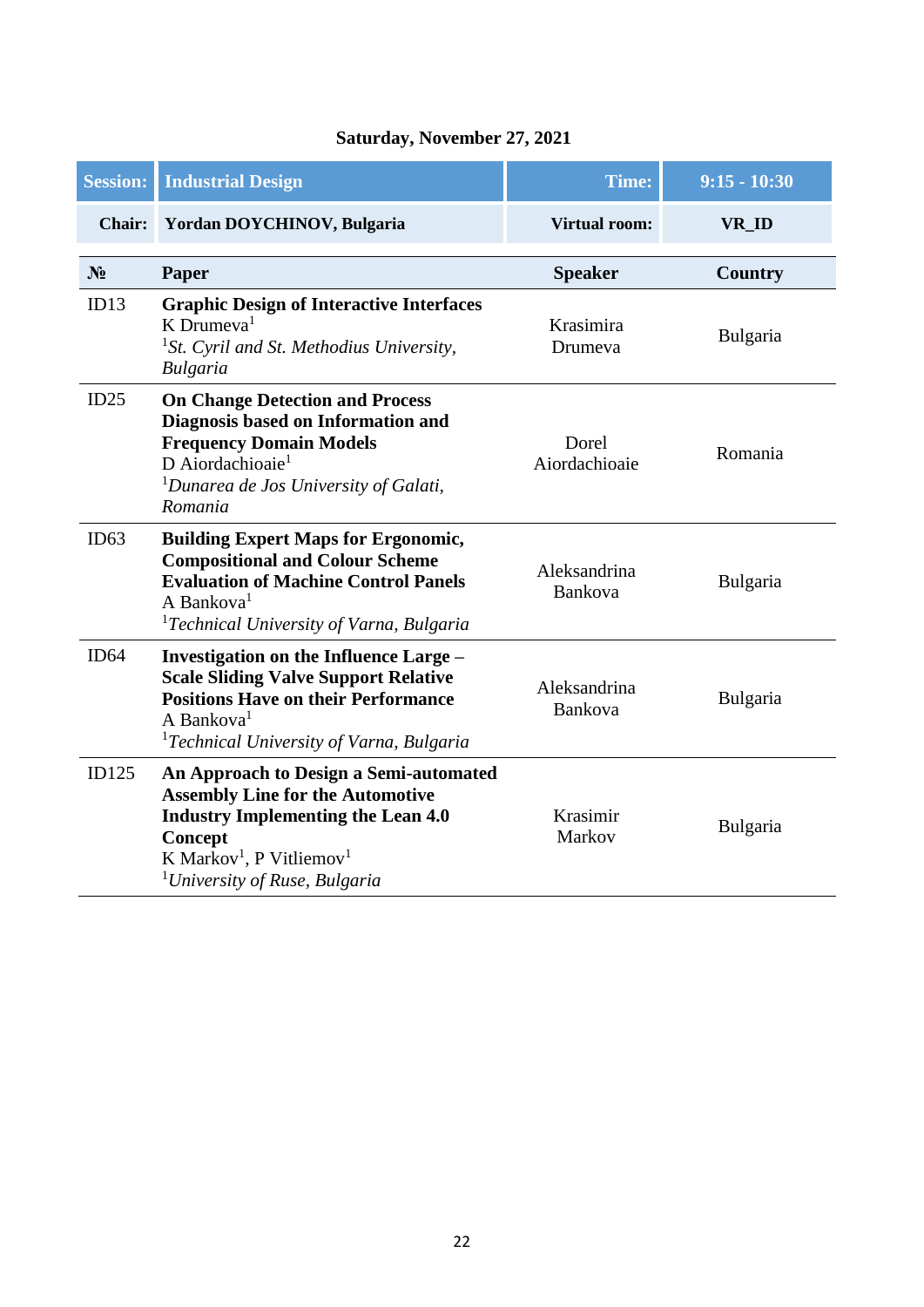#### **Saturday, November 27, 2021**

| <b>Session:</b> | <b>Project dissemination</b>                                                                                                                                                                                                                                     | Time:                  | $10:45 - 11:45$ |
|-----------------|------------------------------------------------------------------------------------------------------------------------------------------------------------------------------------------------------------------------------------------------------------------|------------------------|-----------------|
| <b>Chair:</b>   | Elena IVANOVA, Bulgaria                                                                                                                                                                                                                                          | <b>Virtual room:</b>   | VR_D            |
| $N_2$           | Paper                                                                                                                                                                                                                                                            | <b>Speaker</b>         | <b>Country</b>  |
| 1               | Holistic approach towards problem-based<br><b>ICT</b> education based on international<br>cooperation in pandemic conditions<br>(ICT_EDUPAND)<br>Project № 2020-1-PL01- KA226-HE-096196                                                                          | Teodor<br><b>Iliev</b> | <b>Bulgaria</b> |
| $\overline{2}$  | <b>Active Learning Community for</b><br><b>Upskilling technicians and Engineers</b><br>(allCUTE)<br>Project № 2020-1-BG01-KA202-079042                                                                                                                           | Panagiotis<br>Kogias   | Greece          |
| 3               | <b>Electric Drives for Electric Vehicles and</b><br><b>Industrial Applications, Electrical</b><br><b>Components and Systems - Practical And</b><br><b>Mathematical Model Studies in Terms of</b><br><b>Energy and Economic Efficiency</b><br>Project $N_2$ 2104E | Svilen<br>Rachev       | <b>Bulgaria</b> |

#### **Saturday, November 27, 2021**

| <b>Session:</b> End of Conference | Time:         | $12:00 - 12:15$ |
|-----------------------------------|---------------|-----------------|
| Chair: Teodor ILIEV, Bulgaria     | Virtual room: | VR P            |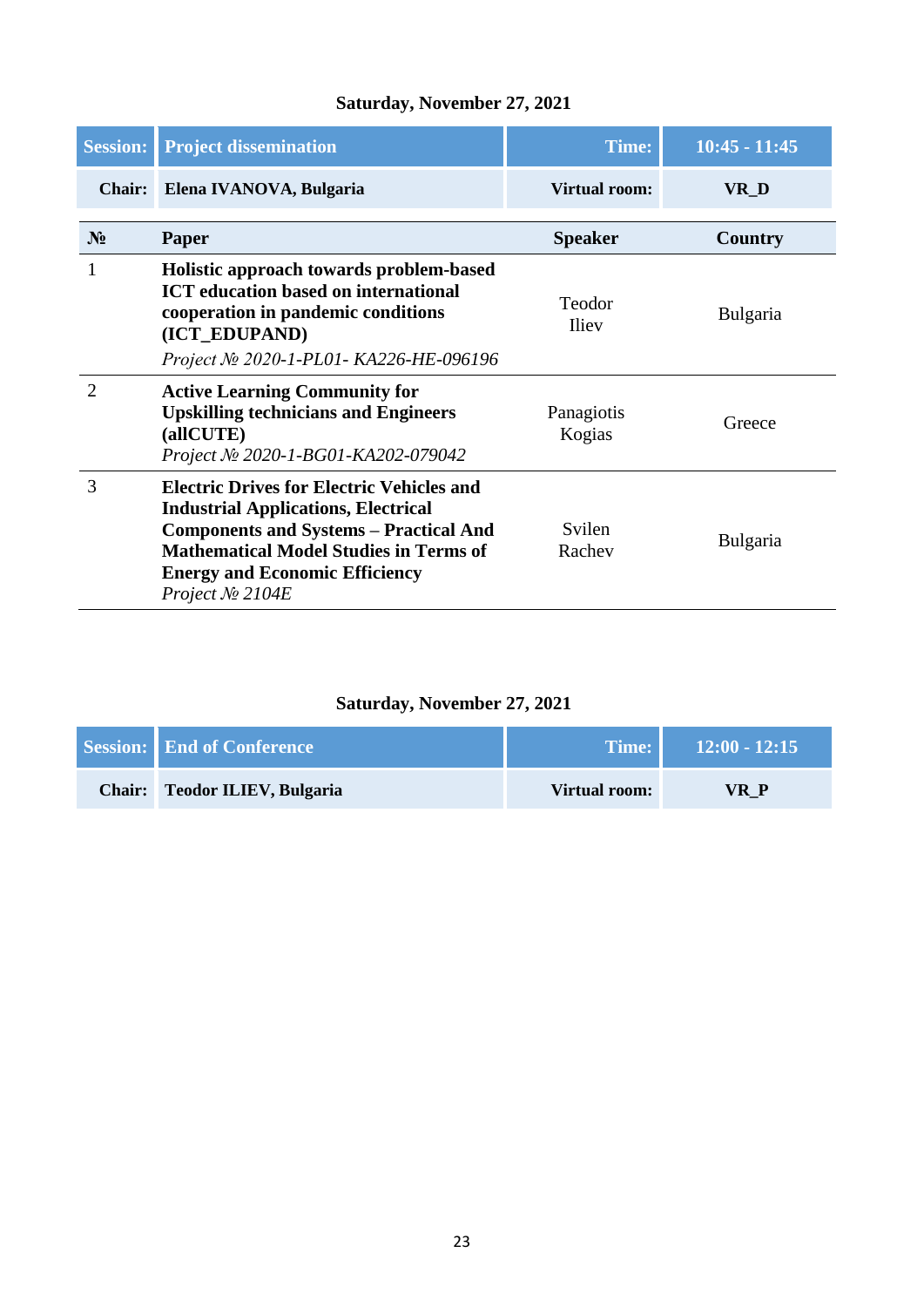



#### **Project № 2020-1-PL01- KA226-HE-096196**

#### **ICT\_EDUPAND**

Holistic approach towards problem-based ICT education based on international cooperation in pandemic conditions



- 24 months
- 01 June 2021 31 May 2023
- 4 European universities from:
	- o Poland
	- o Norway
	- o Serbia
	- o Bulgaria

The project aims to address the needs of adapting teaching and assessment methods to pandemic conditions, but also adapting the education system to the 21st century (or knowledge-society) needs and state-of-the art pedagogical research. The basic innovation lies in the holistic approach covering the set of the activities: novel teaching methodology, elaboration of new courses programmes, edition of digital materials, writing textbooks and training of academic teachers to involve them in this new teaching way.

The following results will be achieved during the project implementation:

- The innovative problem-based methodology under pandemic conditions will be developed and will be supported by appropriate digital presentations.
- Digital resources will be created in educating teachers for acquiring new skills related to the problem-based methodology.
- Digital teaching resources will be created in selected areas of ICT applicable for a group of problem-based courses.
- At least three multimedia books will be prepared with the aim to enable students to follow online lectures and prepare exams under pandemic conditions.

More information:<https://ictedupand.pb.edu.pl/project-objectives/>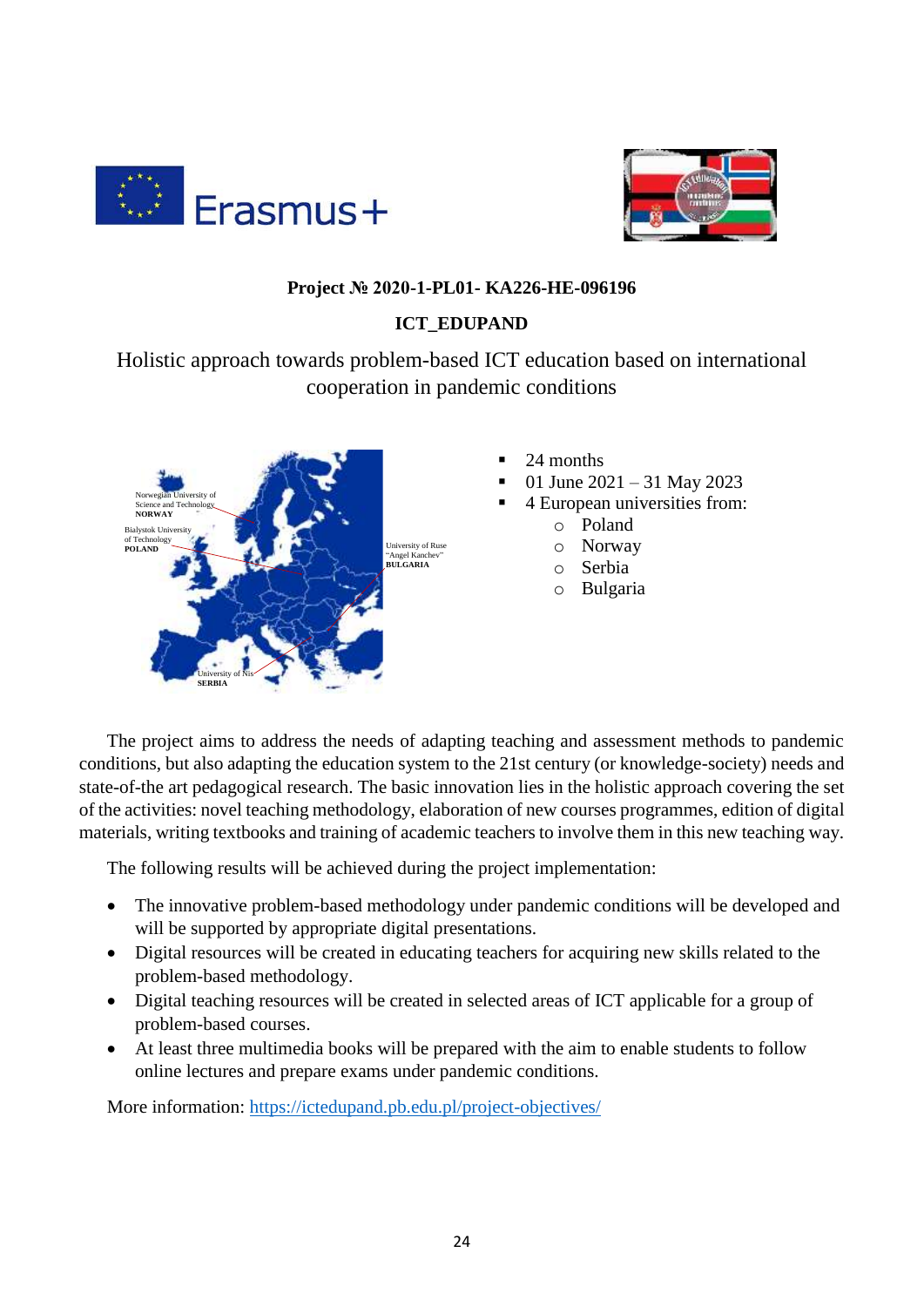



#### **Project № 2020-1-BG01-KA202-079042**

#### **allCUTE**

#### Active Learning Community for Upskilling technicians and Engineers

Industry 4.0 is completely transforming the manufacturing sector in EU imposing its principle of digitalization of industrial processes. As a result, the new cyber-physical production systems have a high impact on the labour force, especially on technicians and engineers. They require new hybrid "humans-machines" teams, where technicians and engineers should analyze big data, simulate production lines, coordinate robots, diagnose/repair complex automated systems. The Skills and Jobs Survey highlights that 43% of adult employees have recently experienced changes in technology they use at work and 47% have seen changes in their working methods. About 1 in 5 considers it very likely that several of their skills will become outdated in the next years.

Taking into account the above needs, their relevance at European level and emergency at regional level, as well as the high demand of flexible continuous TVET on behalf of companies within the partner regions, a consortium of 4 universities, 4 Chambers of Commerce and Industry and a VET provider was established so as to develop an Active Learning Community for Upskilling Technicians and Engineers in the sector of Machine Building and Mechatronics.

#### **INTELLECTUAL OUTPUTS**

Conducting a survey on the skills deficit of technical and engineering staff in the sector of Machine Building and Mechatronics and writing a Partnership Report based on the findings of the skills deficit survey.

A Teacher's ToolKit on Active Learning for VET purposes so as to boost VET teachers' competence. An Active Learning Community Platform and its mobile application as an Open educational resources database including:

- Curriculum for upskilling technicians and engineers in the sector of Machine Building and Mechatronics;
- 14 course materials as open educational resources, based on blended and active learning;
- Problem-based platform industry-relevant problems to be used by VET teachers and learners as assignments for practicing in the Learning Factory;
- Tutor and peer-to-peer support in the form of a discussion forum;
- Assessment area for assessing the gained knowledge



More information:<https://allcute.eu/en/>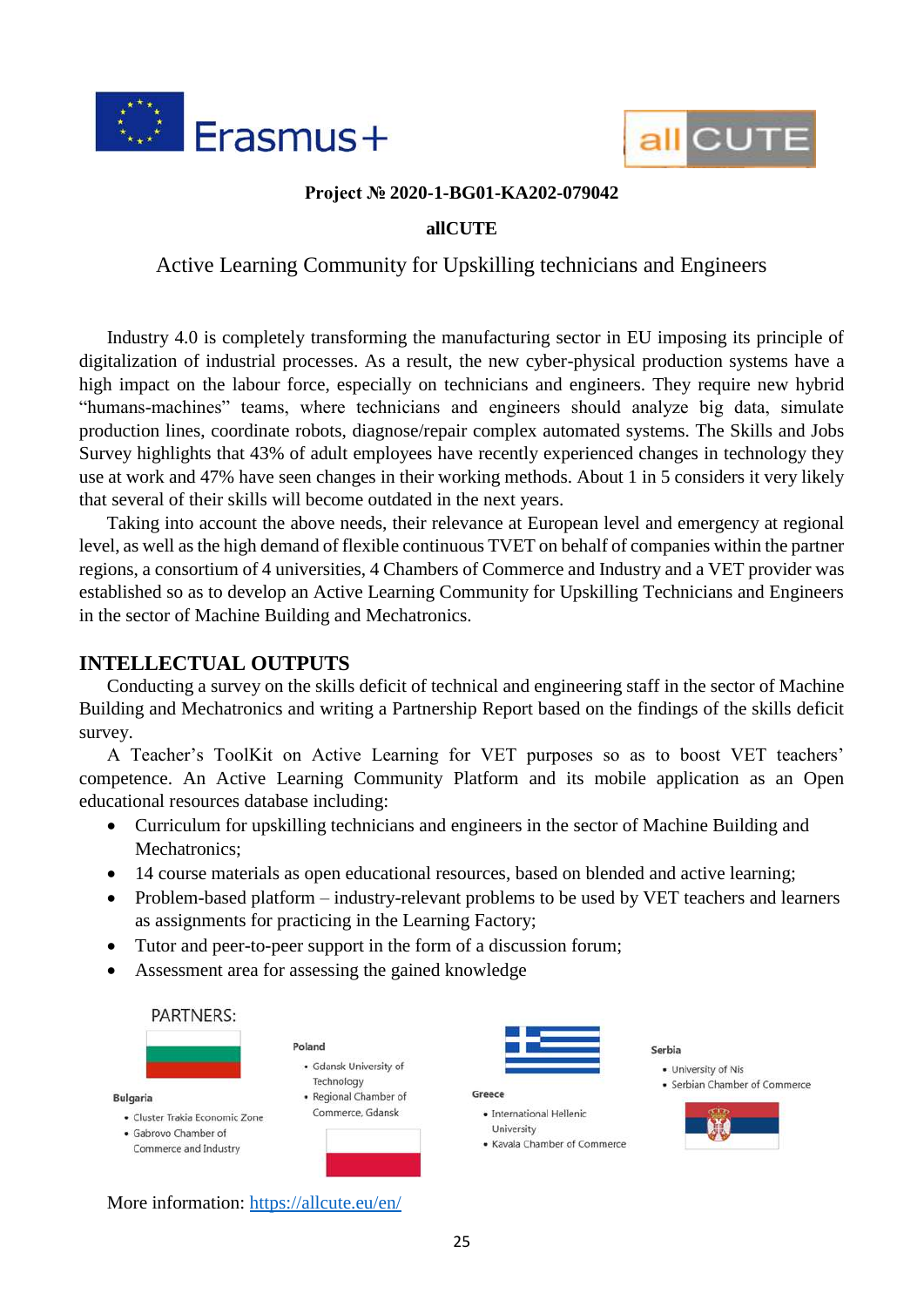

#### **UNIVERSITY PROJECT 2104E**

Electric Drives for Electric Vehicles and Industrial Applications, Electrical Components and Systems – Practical and Mathematical Model Studies in Terms Of Energy And Economic Efficiency

Technical University- Gabrovo, BULGARIA

#### **Financed by the Ministry of Education and Science of the Republic of Bulgaria**

#### **Duration: March – December 2021**

**Project goal:** The project is in the field of scientific and applied research related to energy efficiency. The topic is in line with the priority tasks of the state policy of the Republic of Bulgaria and the EU to increase energy efficiency in final energy consumption and provision of energy services, while maintaining environmental standards, quality of production and quality of life.

The focus is on an electric vehicle with energy efficient components and a complete drive system with application in urban environments and at the same time emphasis on improving the performance of electrical components and systems with a large range. The main goal of the team is appropriate sizing and subsequent practical and model research in order to optimize operating and energy performance.

An analysis of the mutual influence of parameters and factors is envisaged. In addition, the team has opportunities and ambition to obtain scientific and practical results that have a long-term effect. The presented scientific field is in accordance with the national, regional and university priorities. Scientific, applied and economic aspects of electric mobility and its implementation are covered.